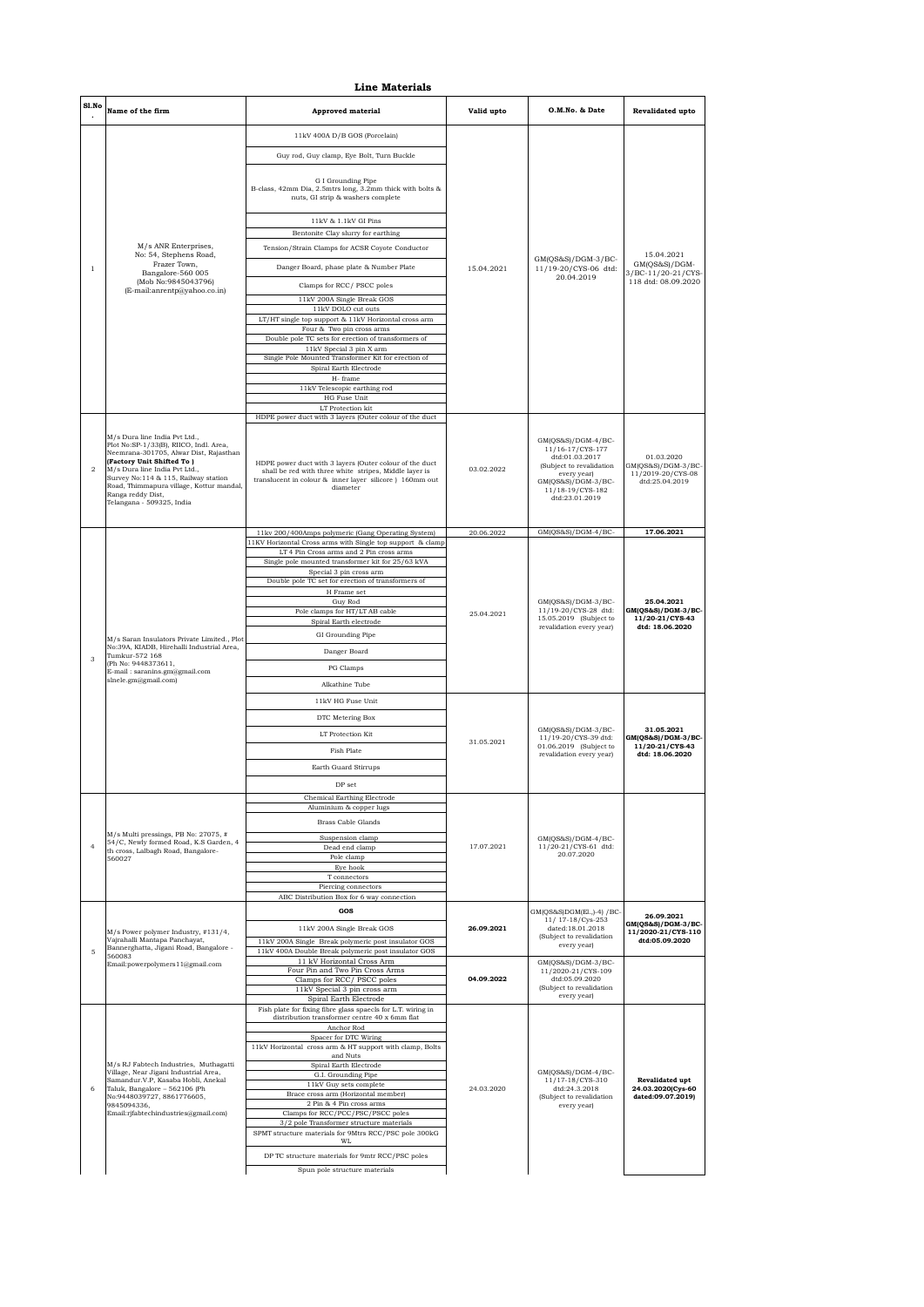|                |                                                                              | 11 kV Horizontal Cross Arm<br>Four Pin and Two Pin Cross Arms                                  |            |                                                       |  |
|----------------|------------------------------------------------------------------------------|------------------------------------------------------------------------------------------------|------------|-------------------------------------------------------|--|
|                |                                                                              | 11kV Special 3 pin cross arm                                                                   |            |                                                       |  |
|                |                                                                              | Clamps for RCC/ PSCC poles                                                                     |            |                                                       |  |
|                |                                                                              | Spiral Earth Electrode                                                                         |            |                                                       |  |
|                |                                                                              | LT/HT single top support                                                                       |            |                                                       |  |
|                |                                                                              | SPMT Materials for erection of transformers of<br>25/63kVA on 9mtr RCC/PSCC pole               |            |                                                       |  |
|                |                                                                              | Double pole TC sets for erection of transformers of                                            |            |                                                       |  |
|                | M/s KLN Enterprises, K.L.N Complex, B.H                                      | 25/63/100 & 100/300kVA on RCC/PSCC Poles                                                       |            | GM(QS&S)/DGM-3/BC-                                    |  |
| $\overline{7}$ | Road, Gauribidanur-561208.<br>(PH. No: 7899550684).                          | LT protection kit                                                                              | 17.06.2022 | 11/20-21/CYS-44<br>dtd:19.06.2020                     |  |
|                |                                                                              | HG Fuse Unit<br>G I Grounding Pipe                                                             |            | (Subject to revalidation                              |  |
|                |                                                                              | B-class, 42mm Dia, 2.5mtrs long, 3.2mm thick with                                              |            | every year)                                           |  |
|                |                                                                              | bolts & nuts, GI strip & washers complete                                                      |            |                                                       |  |
|                |                                                                              | 11kV 200A Single Break GOS<br>11kV 400A Double Break GOS                                       |            |                                                       |  |
|                |                                                                              | Earth Guard Stirrup                                                                            |            |                                                       |  |
|                |                                                                              | $11\mathrm{kV}$ DP set                                                                         |            |                                                       |  |
|                |                                                                              | PG clamps                                                                                      |            |                                                       |  |
|                |                                                                              | Single Pole Mounted Transformer Kit for erection of<br>Transformers on 11Mtr Spun Pole         |            |                                                       |  |
|                |                                                                              | Guy rod, Guy clamp, Eye Bolt, Turn Buckle                                                      |            |                                                       |  |
|                |                                                                              | SPMT Materials for erection of transformers of                                                 |            |                                                       |  |
|                |                                                                              | 25/63kVA on 9mtr RCC/PSCC pole<br>Double pole TC sets for erection of transformers of          |            |                                                       |  |
|                |                                                                              | 25/63/100 & 100/300kVA on RCC/PSCC Poles                                                       |            |                                                       |  |
|                |                                                                              | 11 kV Horizontal Cross Arm                                                                     |            |                                                       |  |
|                |                                                                              | LT/HT single top support<br>Four Pin and Two Pin Cross Arms                                    |            |                                                       |  |
|                |                                                                              | 11kV Special 3 pin cross arm                                                                   |            |                                                       |  |
|                |                                                                              | Clamps for RCC/PSCC poles                                                                      |            |                                                       |  |
|                |                                                                              | $11\mathrm{kV}$ DP set                                                                         |            | GM(QS&S)/DGM-3/BC-                                    |  |
|                | M/s K.N Venkatachala Setty & Sons., Bar                                      | PG clamps<br>G I Grounding Pipe                                                                |            | 11/20-21/CYS-53 dtd:                                  |  |
| 8              | Line Road, Tumkur-572101<br>(Ph No: 0816-2277841)                            | B-class, 42mm Dia, 2.5mtrs long, 3.2mm thick with                                              | 18.06.2022 | 30.06.2020<br>(Subject to revalidation                |  |
|                |                                                                              | bolts & nuts, GI strip & washers complete                                                      |            | every year)                                           |  |
|                |                                                                              | H- Frame set<br>Fish plate                                                                     |            |                                                       |  |
|                |                                                                              | Earth Guard Stirrup                                                                            |            |                                                       |  |
|                |                                                                              | 11kV Danger Board                                                                              |            |                                                       |  |
|                |                                                                              | Alkathine tubes                                                                                |            |                                                       |  |
|                |                                                                              | Anticlimbing Device<br>Guy set (Insulator & GI Wire has to be purchased by                     |            |                                                       |  |
|                |                                                                              | BESCOM approved vendors)                                                                       |            |                                                       |  |
|                |                                                                              | 11kV HG Fuse Unit<br>11kV 200A Single Break GOS                                                |            |                                                       |  |
|                |                                                                              | SPMT Materials for erection of transformers of                                                 |            |                                                       |  |
|                |                                                                              | 25/63kVA on 9mtr RCC/PSCC pole                                                                 |            |                                                       |  |
|                |                                                                              | Double pole TC sets for erection of transformers of                                            |            |                                                       |  |
|                |                                                                              | 25/63/100 & 100/300kVA on RCC/PSCC Poles<br>11 kV Horizontal Cross Arm                         |            |                                                       |  |
|                |                                                                              | LT/HT single top support                                                                       |            |                                                       |  |
|                |                                                                              | Four Pin and Two Pin Cross Arms                                                                |            |                                                       |  |
|                |                                                                              | Clamps for RCC/PSCC poles<br>$11kV$ DP set                                                     |            |                                                       |  |
|                | M/s Saraswathi Steel Industries,                                             | PG clamps                                                                                      | 18.06.2022 | GM(QS&S)/DGM-3/BC-                                    |  |
| $\mathbf{Q}$   | Bar line Road,                                                               | G I Grounding Pipe                                                                             |            | 11/20-21/CYS-45 dtd:                                  |  |
|                | Tumkur-575101<br>(PH. No: 9980375848).                                       | B-class, 42mm Dia, 2.5mtrs long, 3.2mm thick with<br>bolts & nuts, GI strip & washers complete |            | 19.06.2020<br>(Subject to revalidation<br>every year) |  |
|                |                                                                              | H Frame set                                                                                    |            |                                                       |  |
|                |                                                                              | Fish plate                                                                                     |            |                                                       |  |
|                |                                                                              | Earth Guard Stirrup                                                                            |            |                                                       |  |
|                |                                                                              | 11kV Danger Board                                                                              |            |                                                       |  |
|                |                                                                              | Alkathine tubes                                                                                |            |                                                       |  |
|                |                                                                              | Anticlimbing Device                                                                            |            |                                                       |  |
|                |                                                                              | Guy set (Insulator & GI Wire has to be purchased by                                            |            |                                                       |  |
|                |                                                                              | BESCOM approved vendors)                                                                       |            |                                                       |  |
|                |                                                                              | SPMT Materials for erection of transformers of<br>25/63kVA on 9mtr RCC/PSCC pole               |            |                                                       |  |
|                |                                                                              | Double pole TC sets for erection of transformers of                                            |            |                                                       |  |
|                |                                                                              | 25/63/100 & 100/300kVA on RCC/PSCC Poles                                                       |            |                                                       |  |
|                |                                                                              | 11 kV Horizontal Cross Arm                                                                     |            |                                                       |  |
|                |                                                                              |                                                                                                |            |                                                       |  |
|                |                                                                              | LT/HT single top support                                                                       |            |                                                       |  |
|                |                                                                              | Four Pin and Two Pin Cross Arms                                                                |            |                                                       |  |
|                |                                                                              |                                                                                                |            |                                                       |  |
|                |                                                                              | 11kV Special 3 pin cross arm                                                                   |            |                                                       |  |
|                |                                                                              | Clamps for RCC/PSCC poles                                                                      |            |                                                       |  |
|                |                                                                              | 11kV DP set                                                                                    |            |                                                       |  |
|                |                                                                              |                                                                                                |            |                                                       |  |
|                | M/s Balaji Enterprises, Shed No: L7,<br>KSSIDC, Industrial Estate, B.H Road, | PG clamps                                                                                      |            | GM(QS&S)/DGM-3/BC-<br>11/20-21/CYS-47 dtd:            |  |
| 10             | Tumkur-575103<br>(PH. No: 9986855653, 9980725482).                           | G I Grounding Pipe                                                                             | 18.06.2022 | 19.06.2020<br>(Subject to revalidation                |  |
|                |                                                                              | B-class, 42mm Dia, 2.5mtrs long, 3.2mm thick with                                              |            | every year)                                           |  |
|                |                                                                              | H- Frame set                                                                                   |            |                                                       |  |
|                |                                                                              | Fish plate                                                                                     |            |                                                       |  |
|                |                                                                              |                                                                                                |            |                                                       |  |
|                |                                                                              |                                                                                                |            |                                                       |  |
|                |                                                                              | Earth Guard Stirrup                                                                            |            |                                                       |  |
|                |                                                                              |                                                                                                |            |                                                       |  |
|                |                                                                              | 11kV Danger Board                                                                              |            |                                                       |  |
|                |                                                                              |                                                                                                |            |                                                       |  |
|                |                                                                              | Alkathine tubes                                                                                |            |                                                       |  |
|                |                                                                              | Anticlimbing Device                                                                            |            |                                                       |  |
|                |                                                                              | Guy set (Insulator & GI Wire has to be purchased by                                            |            |                                                       |  |
|                |                                                                              |                                                                                                |            |                                                       |  |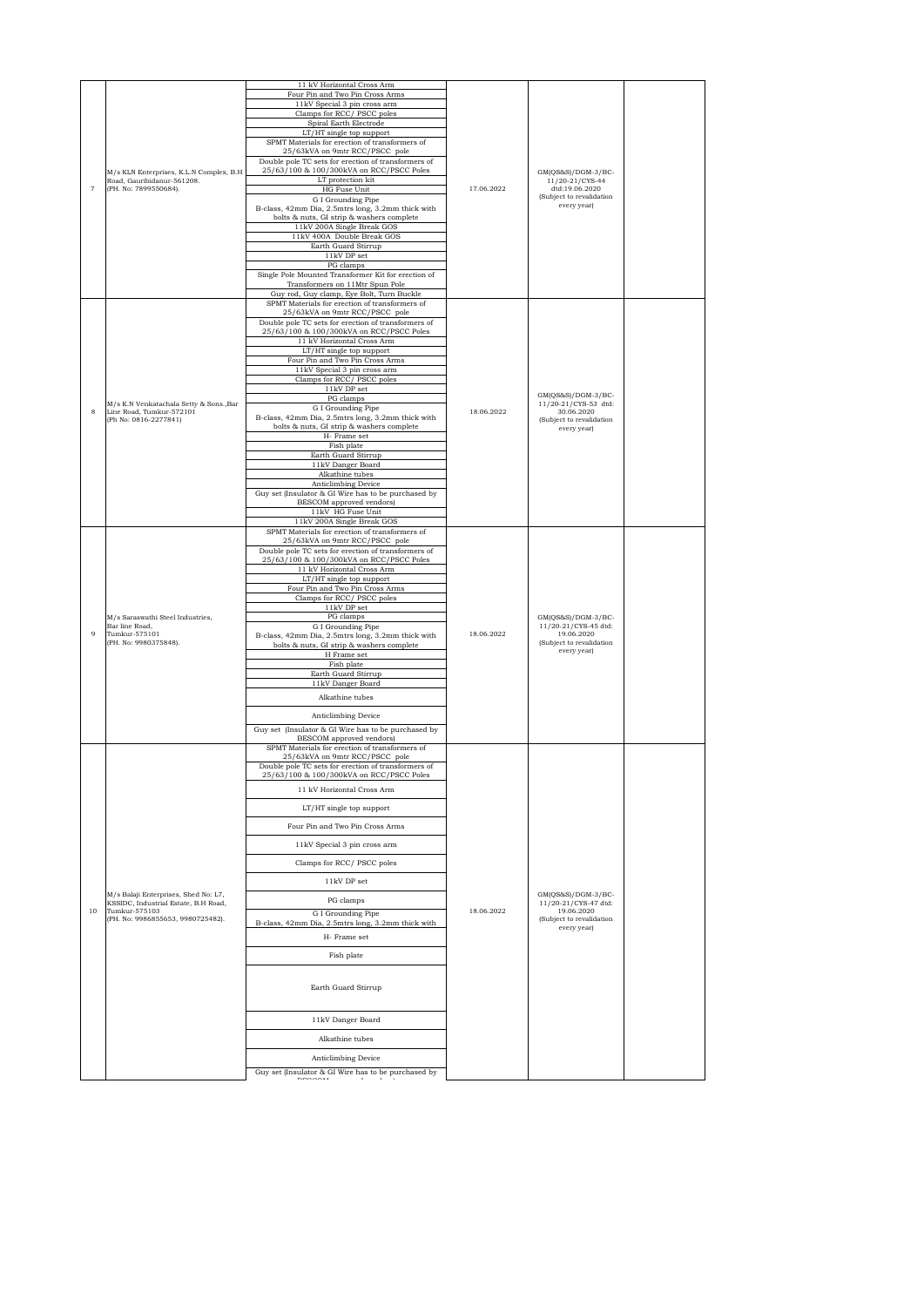|    |                                                                                                                                                          | 11KV Horizontal Cross arms and Special 3 pin cross arms                                                              |            |                                                                                                   |                                                                          |
|----|----------------------------------------------------------------------------------------------------------------------------------------------------------|----------------------------------------------------------------------------------------------------------------------|------------|---------------------------------------------------------------------------------------------------|--------------------------------------------------------------------------|
|    |                                                                                                                                                          | LT 4 Pin cross arms and 2 Pin Cross arms with pole clamp                                                             |            |                                                                                                   |                                                                          |
|    |                                                                                                                                                          | Guy set                                                                                                              |            |                                                                                                   |                                                                          |
|    |                                                                                                                                                          | Single top support HT/LT                                                                                             |            |                                                                                                   |                                                                          |
|    |                                                                                                                                                          | Single Pole transformer mounting structure                                                                           |            |                                                                                                   |                                                                          |
|    |                                                                                                                                                          | Earth Guard Stirrup                                                                                                  |            |                                                                                                   |                                                                          |
|    |                                                                                                                                                          | PG clamps                                                                                                            |            |                                                                                                   |                                                                          |
|    | M/s Manjunatha Industries, Survey<br>No:77, Plot No:1,2,3,4 &5, Beereshwara                                                                              | 11kV spun pole structure set                                                                                         |            | GM(QS&S)/DGM-3/BC-<br>11/18-19/CYS-170 dtd:                                                       | 17.01.2021                                                               |
| 11 | Complex, Karihobanahalli Main Road,                                                                                                                      | Double Pole transformer structure material                                                                           | 17.01.2021 | 17.01.2019                                                                                        | GM(QS&S)/DGM-3/BC-<br>11/2020-21/CYS-92                                  |
|    | Peenya 2nd stage, Bangalore - 560058<br>(ph No: 9972907828, 9353030303)(E-                                                                               | DP set Material                                                                                                      |            | (Subject to revalidation<br>every year)                                                           | dtd:17.08.2020                                                           |
|    | mail: manjunathaindutries9@gmail.com)                                                                                                                    | Earthing Material/ Grounding pipe                                                                                    |            |                                                                                                   |                                                                          |
|    |                                                                                                                                                          | Spiral Earth electrode                                                                                               |            |                                                                                                   |                                                                          |
|    |                                                                                                                                                          | Bolt & Nuts of various sizes                                                                                         |            |                                                                                                   |                                                                          |
|    |                                                                                                                                                          | Caution/Danger Board                                                                                                 |            |                                                                                                   |                                                                          |
|    |                                                                                                                                                          | Anti climbing Device                                                                                                 |            |                                                                                                   |                                                                          |
|    |                                                                                                                                                          | 11kV 200A Single Break GOS                                                                                           | 18.02.2021 | GM(QS&S)/DGM-3/BC-                                                                                | 18.02.2021                                                               |
|    | M/s ETA Engineers Bangalore Private Ltd.,                                                                                                                | 11kV Horizontal cross arms with bolts & Nuts with washers                                                            |            |                                                                                                   |                                                                          |
|    | Plot No:197-200, Sompura 1st stage,<br>KIADB Industrial Area, Dabaspet,                                                                                  | 2 Pin & 4 Pin Horizontal cross arm with bolts & Nuts with                                                            |            | GM(QS&S)/DGM-3/BC-                                                                                |                                                                          |
| 12 | Nelamangala Taluk, Bangalore Rural                                                                                                                       | Special 3 pin X arms with bolts & Nuts with washers                                                                  | 06.02.2021 | 11/18-19/CYS-193 dtd:                                                                             |                                                                          |
|    | District - 562111                                                                                                                                        | LT & HT Single Top support                                                                                           |            | 12.02.2019<br>(Subject to revalidation                                                            |                                                                          |
|    | Contact No: 080-41696721<br>080-65319361                                                                                                                 | Braces for cross arm<br>EG strirups                                                                                  |            | every year)                                                                                       |                                                                          |
|    | Email:info@etaengineers.in,                                                                                                                              | Spiral Earth Electrode                                                                                               |            |                                                                                                   |                                                                          |
|    | M/s Prism Engineering Works,                                                                                                                             | Single pole mounted transformer kit & Double pole TC set                                                             |            |                                                                                                   |                                                                          |
|    | Plot No: 17/841B, Hunashukatti Road,                                                                                                                     | $11\mathrm{kV}$ DP set                                                                                               |            | GM(QS&S)/DGM-3/BC-                                                                                |                                                                          |
|    | Ranebennur - 581115(Haveri)<br>Contact No: 9341442958                                                                                                    | 11kV Horizontal Cross Arms                                                                                           | 10.02.2021 | 11/18-19/CYS-194 dtd:<br>13.02.2019<br>(Subject to revalidation<br>every year)                    |                                                                          |
| 13 | 9482930989                                                                                                                                               | 4 Pin, 3 Pin & 2 Pin cross Arms                                                                                      |            |                                                                                                   |                                                                          |
|    | Email ID: gcmaidur.1989@gmail.com<br>gcmprism2006@gmail.com                                                                                              | Guy Rod                                                                                                              |            |                                                                                                   |                                                                          |
|    |                                                                                                                                                          | Earthing Pipe (B class, 40mm Dia, 2.5mtrs long 3.2 mm<br>thick)                                                      |            |                                                                                                   |                                                                          |
|    |                                                                                                                                                          | RCC/PSC/PCC/PSCC Pole clamps                                                                                         |            |                                                                                                   |                                                                          |
|    |                                                                                                                                                          | 4 Pin X arms & 2 Pin cross Arms and LT & HT Single top                                                               |            |                                                                                                   |                                                                          |
|    |                                                                                                                                                          | support<br>Guy rod                                                                                                   |            |                                                                                                   |                                                                          |
|    |                                                                                                                                                          |                                                                                                                      |            |                                                                                                   |                                                                          |
|    | M/s Sri Chowdeshwari Electricals,<br>Sy No: 186, Maralukunte,                                                                                            | Special Three pin cross arm & 11kV Horizontal cross arm                                                              |            | $GM(QS&S)/DGM-3/BC-$                                                                              |                                                                          |
|    | Gopalapura Post,                                                                                                                                         | Single pole mounted transformer kit for 25/63/100 kVA                                                                | 06.03.2021 | 11/18-19/CYS-207 dtd:<br>07.03.2019<br>(Subject to revalidation<br>every year)                    |                                                                          |
|    | Bangalore North Taluk - 560214<br>Contact No: 9448310541                                                                                                 | Double pole TC set for 25/63/100/300 kVA with kit<br>H - Frame set for fixing GOS                                    |            |                                                                                                   |                                                                          |
|    |                                                                                                                                                          | RCC/PSC/PSCC poles clamps                                                                                            |            |                                                                                                   |                                                                          |
|    |                                                                                                                                                          | Earth Guard Stirrup                                                                                                  |            |                                                                                                   |                                                                          |
|    |                                                                                                                                                          | 11kV Spun Pole structure material<br>Spiral Earth Electrode                                                          |            |                                                                                                   |                                                                          |
|    |                                                                                                                                                          | GI Grounding pipe                                                                                                    |            |                                                                                                   |                                                                          |
|    |                                                                                                                                                          | 11kV Horizontal cross Arm with Clamp, Bolts & Nuts                                                                   |            |                                                                                                   |                                                                          |
|    |                                                                                                                                                          | Four & Two Pin cross Arms & LT/HT Single Top Support                                                                 |            |                                                                                                   |                                                                          |
|    | M/s Phoenix Interactives,                                                                                                                                | $11\mathrm{kV}$ DP set                                                                                               |            |                                                                                                   |                                                                          |
|    | #70, Pipeline Road, Behind Sai Garments,<br>Chikka Golarahatti, Magadi Main Road,                                                                        | 11kV Double pole structure kit for 25/63/100kVA &                                                                    |            | $GM(QS&S)/DGM-3/BC-$                                                                              |                                                                          |
| 15 | Bangalore-560091                                                                                                                                         | 100/300kVA transformer on RCC/PSCC pole                                                                              | 27.02.2021 | 11/19-20/CYS-13<br>dtd: 29.04.2019                                                                |                                                                          |
|    | Contact No:<br>9036187818/9686529717                                                                                                                     | Clamps for RCC/PCC/PSCC                                                                                              |            | (Subject to revalidation                                                                          |                                                                          |
|    | Email: phoenixinteractives@gmail.com                                                                                                                     | Earth electrode (GI Pipe, Plate & Spiral Electrode)                                                                  |            | every year)                                                                                       |                                                                          |
|    |                                                                                                                                                          | 11mtr Spun Pole Structure                                                                                            |            |                                                                                                   |                                                                          |
|    |                                                                                                                                                          | Single Pole mounted transformer kit for 25/63 kVA                                                                    |            |                                                                                                   |                                                                          |
|    |                                                                                                                                                          | transformers on 9 Mtrs RCC/PSCC Pole                                                                                 |            |                                                                                                   |                                                                          |
|    |                                                                                                                                                          | Guy Rod                                                                                                              |            |                                                                                                   |                                                                          |
|    |                                                                                                                                                          | 9kV, 5kA, Polymer Surge Arrester                                                                                     |            | GM(QS&S)/DGM-3/BC-<br>11/19-20/CYS-24 dtd:                                                        | 03.05.2021<br>GM(QS&S)/DGM-3/BC-                                         |
|    |                                                                                                                                                          | 11kV 400A Double Break GOS                                                                                           | 03.05.2021 | 06.05.2019 (Subject to<br>revalidation every year)                                                | 11/20-21/CYS-125<br>dtd:18.09.2020                                       |
| 16 | M/s Spoorthy Metal Technologies Pvt Ltd.,<br>No: 39, Raghavendra Industrial Estate,<br>Peenya 2 nd stage,<br>Bangalore-560 058<br>Contact No: 9036928643 | 11kV, 200A Single Break GOS with Polymeric Post Insulator                                                            | 31.07.2022 | GM(QS&S)/DGM-3/BC-<br>11/19-20/CYS-174 dtd:<br>23.12.2019 (Subject to<br>revalidation every year) | 16.09.2021<br>$GM(QS&S)/DGM-3/BC-$<br>11/20-21/CYS-125<br>dtd:18.09.2020 |
|    |                                                                                                                                                          | G I Grounding Pipe<br>B-class, 42mm Dia, 2.5mtrs long, 3.2mm thick with bolts &<br>nuts, GI strip & washers complete | 12.08.2022 | GM(QS&S)/DGM-3/BC-<br>11/20-21/CYS-76 dtd:<br>13.08.2020 (Subject to<br>revalidation every year)  | 16.09.2021<br>GM(QS&S)/DGM-3/BC-<br>11/20-21/CYS-125<br>dtd:18.09.2020   |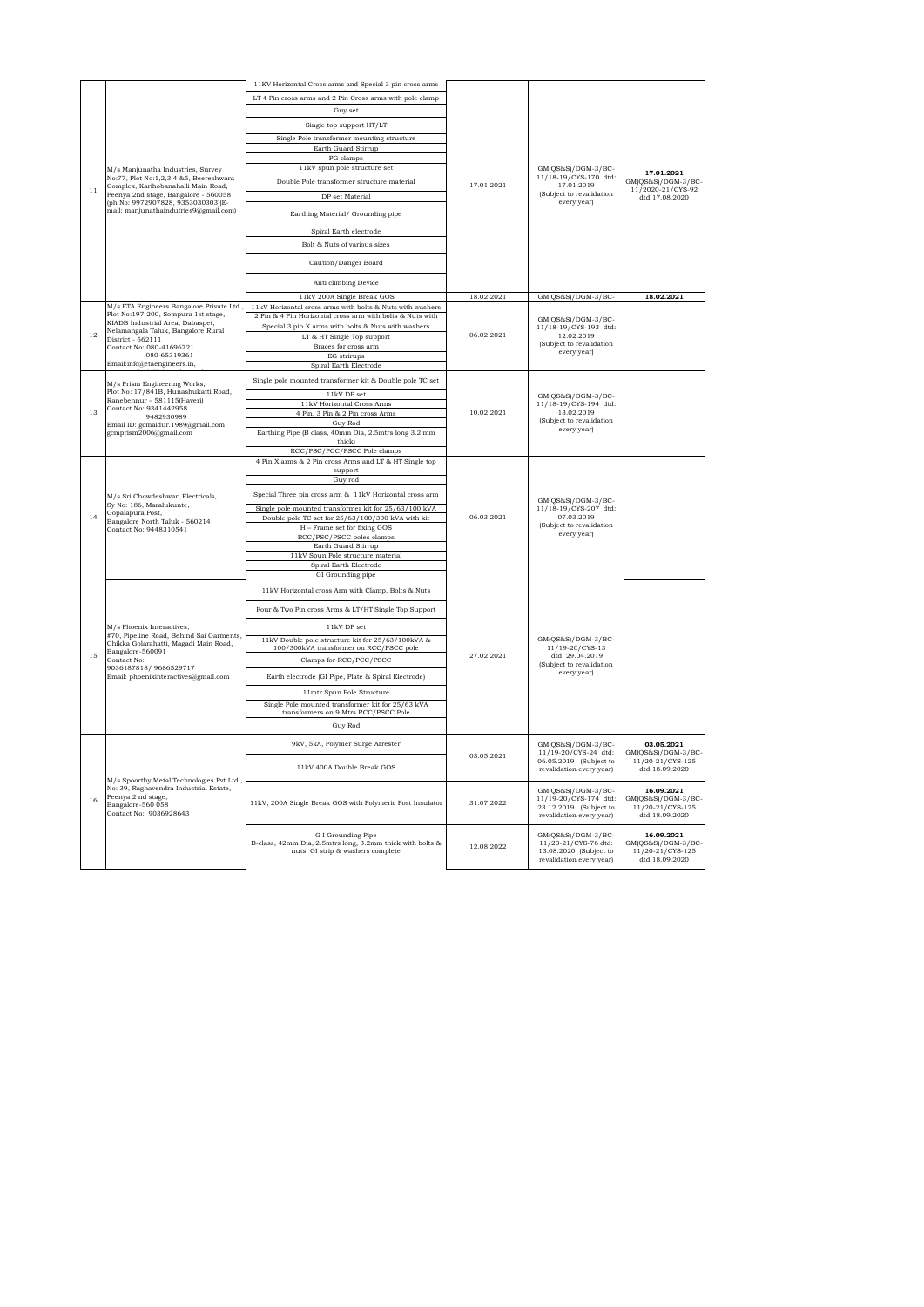|    | M/s Shubham Comtech & Exports Pvt                                                | Grounding Materials (GI Grounding Pipe & Rod Earthing                                                  |            |                                                    |  |
|----|----------------------------------------------------------------------------------|--------------------------------------------------------------------------------------------------------|------------|----------------------------------------------------|--|
|    | Ltd.,<br>84 & 85, Bommsandra - Jigani Link Road,                                 | 4 Pin Cross Arms, 2 Pin X arm, LT & HT Single top support,                                             |            | GM(QS&S)/DGM-3/BC-                                 |  |
| 17 | KIADB Jigani Indl. Area, Bangalore -<br>560105                                   | 11kV Horizontal X arm<br>RCC/PSCC pole clamps                                                          | 16.03.2021 | 11/19-20/CYS-38 dtd:<br>31.05.2019 (Subject to     |  |
|    | Contact No: 080-41213130<br>Email: poleshubham@yahoo.co.in                       | DP & TC Structures                                                                                     |            | revalidation every year)                           |  |
|    |                                                                                  | Guy Rod<br>GI Wire & Guy Wire                                                                          |            |                                                    |  |
|    |                                                                                  | 4 Pin cross Arm & 2 Pin cross Arm                                                                      |            |                                                    |  |
|    |                                                                                  | 11kV Horizontal cross Arm & Special 3 Pin cross Arm                                                    |            |                                                    |  |
|    |                                                                                  |                                                                                                        |            |                                                    |  |
|    | M/s Sri Varu Industries,                                                         | HT & LT Single Top supports<br>Clamps for RCC & PSCC poles                                             |            | GM(QS&S)/DGM-3/BC-                                 |  |
| 18 | No: 12, 14th cross, 3rd 'E', Main road,<br>Cholurpalya, Bengaluru-560 023        | Double pole TC sets for erection of transformers of                                                    | 06.06.2021 | 11/19-20/CYS-45 dtd:                               |  |
|    | (Ph No: 9945150850)                                                              | 25/63/100kVA & 100/300kVA on RCC/PSCC 9Mtrs Long                                                       |            | 15.06.2019 (Subject to<br>revalidation every year) |  |
|    |                                                                                  | pole                                                                                                   |            |                                                    |  |
|    |                                                                                  | SPMT Material for erection of transformers on RCC/PSCC<br>pole for 25/63kVA transformers               |            |                                                    |  |
|    |                                                                                  | Spiral Earth Electrode                                                                                 |            |                                                    |  |
|    |                                                                                  | Guy Rod<br>SPMT Material for erection of transformers on RCC/PSCC                                      |            |                                                    |  |
|    |                                                                                  | pole for 25/63kVA transformers                                                                         |            |                                                    |  |
|    |                                                                                  | 11kV Horizontal X Arm                                                                                  |            |                                                    |  |
|    |                                                                                  | 4 Pin X Arm, 2 Pin X Arm & Special 3 Pin X Arm                                                         |            |                                                    |  |
|    |                                                                                  | RCC/PSCC Pole clamps                                                                                   |            |                                                    |  |
|    | M/s MALA Engineering & Fabrication<br>works,                                     | Guy Rod                                                                                                |            |                                                    |  |
|    | Plot #6-C, 1st Main Road, 3rd cross, Karur<br>Industrial Area, Opp: D.C. Office, | Earthing Pipe                                                                                          |            | GM(QS&S)/DGM-3/BC-<br>11/19-20/CYS-53 dtd:         |  |
| 19 | Davanagere-577006                                                                | HT & LT Single Top supports                                                                            | 21.06.2021 | 24.06.2019 (Subject to                             |  |
|    | (Ph No: 9845565988, 9606737558,<br>9845535132)                                   | Earth Guard Stirrups                                                                                   |            | revalidation every year)                           |  |
|    |                                                                                  | 11kV DP set<br>Double pole TC sets for erection of transformers of                                     |            |                                                    |  |
|    |                                                                                  | 63/100kVA & 100/300kVA on RCC/PSCC 9Mtrs Long pole                                                     |            |                                                    |  |
|    |                                                                                  | Turn Buckle, Eye Bolt & pole Clamp for HT/LT AB cable                                                  |            |                                                    |  |
|    |                                                                                  | Spiral Earth Electrodes                                                                                |            |                                                    |  |
|    |                                                                                  | Fish Plat<br>PG Clamps                                                                                 |            |                                                    |  |
|    |                                                                                  | Double Pole TC sets for erection of transformers of                                                    |            |                                                    |  |
|    |                                                                                  | 25/63/100kVA & 100/300kVA on RCC/PSCC 9Mtr pole                                                        |            |                                                    |  |
|    | M/s Bangalore Electricals<br>Registered Office:                                  | 11kV Horizontal cross arms & Special 3 Pin Cross arm                                                   |            |                                                    |  |
|    |                                                                                  |                                                                                                        |            |                                                    |  |
|    |                                                                                  | RCC/PSCC pole clamps                                                                                   |            |                                                    |  |
|    |                                                                                  |                                                                                                        |            |                                                    |  |
|    | 'Sathya Sai Krupa' # 2393/A,<br>10th Main Road, 'E' Block,                       | 4 Pin cross arm & 2 Pin cross arm                                                                      |            |                                                    |  |
|    | 2nd stage, Rajajinagar,                                                          | HT/LT Single top supports                                                                              |            |                                                    |  |
|    | Bangalore-560 010<br>Factory Unit:                                               |                                                                                                        |            | GM(QS&S)DGM(El.,)-<br>3)/BC-11/ 19-20/Cys-73       |  |
| 20 | No: D-62, KSSIDC Industrial Estate,<br>Narasimhana Palya Hobli, Nelamangala      | SPMT Materials for erection of transformers of<br>25/63kVA on RCC/PSCC 9Mtr pole                       | 22.07.2021 | dated:23.07.2019<br>(Subject to revalidation       |  |
|    | $-562123.$                                                                       |                                                                                                        |            | every year)                                        |  |
|    | Contact No:<br>9483834305/9535255599                                             | Guy Rod                                                                                                |            |                                                    |  |
|    | Email:<br>bangaloreelectricalss@gmail.com                                        | Earthing Pipe: B class, 40mm dia, 2.5mtrs long, 3.2mm<br>thick                                         |            |                                                    |  |
|    |                                                                                  |                                                                                                        |            |                                                    |  |
|    |                                                                                  | Alkathine tubes                                                                                        |            |                                                    |  |
|    |                                                                                  |                                                                                                        |            |                                                    |  |
|    |                                                                                  | Copper/aluminium Terminals                                                                             |            |                                                    |  |
|    |                                                                                  | P.G. Clamps                                                                                            |            |                                                    |  |
|    |                                                                                  |                                                                                                        |            |                                                    |  |
|    |                                                                                  |                                                                                                        |            |                                                    |  |
|    |                                                                                  | Double Pole TC sets for erection of transformers of<br>25/63/100kVA & 100/300kVA on RCC/PSCC 9Mtr pole |            |                                                    |  |
|    |                                                                                  |                                                                                                        |            |                                                    |  |
|    |                                                                                  | 11kV Horizontal cross arms & Special 3 Pin Cross arm                                                   |            |                                                    |  |
|    |                                                                                  |                                                                                                        |            |                                                    |  |
|    |                                                                                  | RCC/PSCC pole clamps                                                                                   |            |                                                    |  |
|    |                                                                                  | 4 Pin cross arm & 2 Pin cross arm                                                                      |            |                                                    |  |
|    | M/s Bhaskar Industries,                                                          | HT/LT Single top supports                                                                              |            |                                                    |  |
|    | #M4, Karur Industrial Area,<br>P.B. Road, Davangere-577006.                      | SPMT Materials for erection of transformers of                                                         |            | GM(QS&S)DGM(El.,)-<br>3)/BC-11/ 19-20/Cys-80       |  |
| 21 | Contact No:<br>9738302299                                                        | 25/63kVA on RCC/PSCC 9Mtr pole<br>Guy Rod                                                              | 26.07.2021 | dated:30.07.2019<br>(Subject to revalidation       |  |
|    |                                                                                  | Earthing Pipe: B class, 40mm dia, 2.5mtrs long, 3.2mm                                                  |            | every year)                                        |  |
|    |                                                                                  | thick                                                                                                  |            |                                                    |  |
|    |                                                                                  | 11kV DP set                                                                                            |            |                                                    |  |
|    |                                                                                  | LT protection kit                                                                                      |            |                                                    |  |
|    |                                                                                  | Guy clamp                                                                                              |            |                                                    |  |
|    |                                                                                  |                                                                                                        |            |                                                    |  |
|    |                                                                                  | Spiral Earth Electrode                                                                                 |            |                                                    |  |
|    |                                                                                  | H- Frame set                                                                                           |            |                                                    |  |
|    |                                                                                  | Fish plate                                                                                             |            |                                                    |  |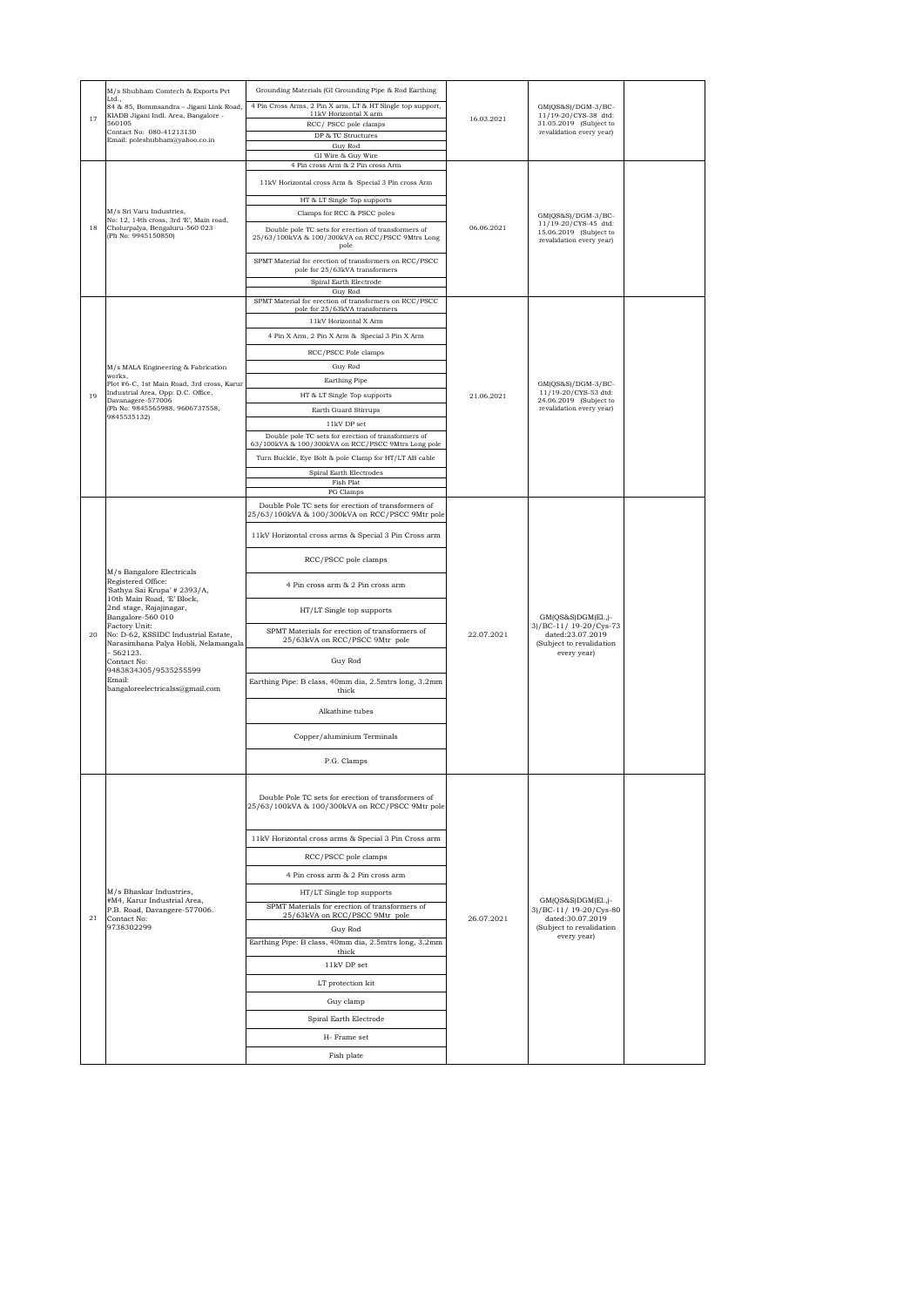|    | M/s Shree Rama Electricals,<br>No. 882, "Monika Nilaya", 13th Cross,<br>Havanoor Extension, Nagasandra | 11kV Horizontal cross arms & Special 3 Pin Cross arm                                                                             |            |                                                                                                             |  |
|----|--------------------------------------------------------------------------------------------------------|----------------------------------------------------------------------------------------------------------------------------------|------------|-------------------------------------------------------------------------------------------------------------|--|
|    |                                                                                                        | 4 Pin cross arm & 2 Pin cross arm                                                                                                |            |                                                                                                             |  |
|    |                                                                                                        | Guy Rod                                                                                                                          |            | GM(QS&S)DGM(El.,)-3)/BC-                                                                                    |  |
|    | Bangalore - 560073.<br>Factory Unit:                                                                   | HT/LT Single top supports                                                                                                        |            |                                                                                                             |  |
| 22 | No.14/A, 14th cross, 1st stage, Peenya<br>Industrial Estate, Bangalore - 560058                        | SPMT Materials for erection of transformers of<br>25/63kVA on RCC/PSCC 9Mtr pole                                                 | 05.08.2021 | 11/19-20/Cys-97<br>dated:26.08.2019                                                                         |  |
|    | Contact No:<br>9844012618,9972926480, 8660318348,<br>9449887607                                        | Double Pole TC sets for erection of transformers of<br>25/63/100kVA & 100/300kVA on RCC/PSCC 9Mtr pole<br>$11\mathrm{kV}$ DP set |            | (Subject to revalidation<br>every year)                                                                     |  |
|    | E-mail: ddoreswamy1959@gmail.com                                                                       | RCC/PSCC pole clamps                                                                                                             |            |                                                                                                             |  |
|    |                                                                                                        | Earthing Pipe/Grounding Pipe                                                                                                     |            |                                                                                                             |  |
|    |                                                                                                        | Spiral Earth Electrode                                                                                                           |            |                                                                                                             |  |
|    |                                                                                                        | 11 kV Horizontal Cross Arm with single top support,<br>clamp, Bolt & Nuts                                                        |            |                                                                                                             |  |
|    |                                                                                                        | 4 Pin cross arm & 2 Pin cross arm                                                                                                |            |                                                                                                             |  |
|    |                                                                                                        | HT/LT Single top supports                                                                                                        |            |                                                                                                             |  |
|    |                                                                                                        | 11kV DP set                                                                                                                      |            |                                                                                                             |  |
|    |                                                                                                        | Double Pole TC sets for erection of transformers of                                                                              |            |                                                                                                             |  |
|    |                                                                                                        | 25/63/100kVA & 100/300kVA on RCC/PSCC 9Mtr pole                                                                                  |            |                                                                                                             |  |
|    | M/s Maxwell Electrical Engineers.,                                                                     | Earth Guard Stirrup                                                                                                              |            |                                                                                                             |  |
|    | Unit -1: Survey No:154,<br>Kodigenahalli Indl. Area,                                                   | RCC/PSCC pole clamps                                                                                                             |            | GM(QS&S)DGM(El.,)-3)/BC-<br>11/19-20/Cys-98                                                                 |  |
| 23 | Machohalli Gate, Magadi Road,<br>Bangalore - 560091                                                    | SPMT Materials for erection of transformers of<br>25/63kVA on RCC/PSCC 9Mtr pole                                                 | 19.08.2021 | dated:26.08.2019<br>(Subject to revalidation                                                                |  |
|    | (Mobile:9900129097, 9845010557) (E-<br>mail:perfectemf@gmail.com                                       | Guy Rod                                                                                                                          |            | every year)                                                                                                 |  |
|    |                                                                                                        | Single Pole Mounted Transformer Kit for erection of                                                                              |            |                                                                                                             |  |
|    |                                                                                                        | Transformers on 11Mtr Spun Pole                                                                                                  |            |                                                                                                             |  |
|    |                                                                                                        | Grounding Materials                                                                                                              |            |                                                                                                             |  |
|    |                                                                                                        | (Pipe Grounding & Rod Earthing                                                                                                   |            |                                                                                                             |  |
|    |                                                                                                        | Spiral Earth Electrode                                                                                                           |            |                                                                                                             |  |
|    |                                                                                                        | LT Protection kit                                                                                                                |            |                                                                                                             |  |
|    |                                                                                                        | 11kV GOS 200A(Single Break) with Navitas Insulator<br>only                                                                       |            |                                                                                                             |  |
|    |                                                                                                        | Four and Two pin cross arms                                                                                                      |            |                                                                                                             |  |
|    |                                                                                                        | Guy rod                                                                                                                          |            |                                                                                                             |  |
|    |                                                                                                        | 11kV Special three pin cross arm                                                                                                 |            |                                                                                                             |  |
|    |                                                                                                        | 11kV Horizontal cross arm                                                                                                        |            |                                                                                                             |  |
|    |                                                                                                        |                                                                                                                                  |            | GM(QS&S)DGM(El.,)-3)/BC-<br>11/19-20/Cys-120<br>dated:24.09.2019<br>(Subject to revalidation<br>every year) |  |
|    |                                                                                                        | 11kV single top support and LT & HT single top support                                                                           |            |                                                                                                             |  |
|    | M/s Sri Venkateshwara Electricals,<br>#3, 2nd Cross, Yelenahalli, Begur Road,                          | SPMT Materials for erection of transformer on<br>25/63kVA on 9mtr RCC/PSCC pole                                                  |            |                                                                                                             |  |
| 24 | Bangalore-560068. Contact<br>No:9945294639/9964051443<br>Email: venkateshwaraelectriclas123@           | H - frame for mounting GOS                                                                                                       | 23.09.2021 |                                                                                                             |  |
|    | gmail.com                                                                                              | 11kV DP structure kit                                                                                                            |            |                                                                                                             |  |
|    |                                                                                                        | RCC/PSCC pole clamps                                                                                                             |            |                                                                                                             |  |
|    |                                                                                                        | Earth Guard stirrup                                                                                                              |            |                                                                                                             |  |
|    |                                                                                                        | Single Pole Mounted Transformer Kit for erection of<br>Transformers on 11Mtr Spun Poles                                          |            |                                                                                                             |  |
|    |                                                                                                        | Spiral Earth Electrode                                                                                                           |            |                                                                                                             |  |
|    |                                                                                                        | G I Grouding Pipe<br>B-class, 42mm Dia, 2.5mtrs long, 3.2mm thick                                                                |            |                                                                                                             |  |
|    |                                                                                                        | 11kV 400A Double Break GOS                                                                                                       |            |                                                                                                             |  |
|    |                                                                                                        | Four and Two pin cross arms<br>LT & HT single top support                                                                        |            |                                                                                                             |  |
|    |                                                                                                        | 11kV Special three pin cross arm                                                                                                 |            |                                                                                                             |  |
|    |                                                                                                        | RCC/PSCC pole clamps<br>11kV Horizontal cross arm                                                                                |            |                                                                                                             |  |
|    |                                                                                                        | G I Grouding                                                                                                                     |            |                                                                                                             |  |
|    | M/s Guru Engineering Works,                                                                            | PipeB-class, 42mm Dia, 2.5mtrs long, 3.2mm thick                                                                                 |            |                                                                                                             |  |
|    | #36, Channarasimhaiah Indl. Estate,<br>Maruthi Nagar, Magadi Main Road,                                | Guy rod                                                                                                                          | 25.09.2021 | GM(QS&S)DGM(El.,)-3)/BC-<br>11/ 19-20/Cvs-124                                                               |  |
| 25 | Kamakshipalya,<br>$\textbf{Bangalore} - 560079$<br>Contact No:9880750055                               | SPMT Materials for erection of transformer of<br>25/63/100kVA on 9mtr RCC/PSCC pole                                              |            | dated:30.09.2019<br>(Subject to revalidation<br>every year)                                                 |  |
|    |                                                                                                        | Double Pole TC sets for erection of transformers of<br>25/63/100kVA on RCC/PSCC 9Mtr pole                                        |            |                                                                                                             |  |
|    |                                                                                                        | PG clamps                                                                                                                        |            |                                                                                                             |  |
|    |                                                                                                        | Alkathine tube<br>Copper Lugs                                                                                                    |            |                                                                                                             |  |
|    |                                                                                                        | $H$ – frame set                                                                                                                  |            |                                                                                                             |  |
|    |                                                                                                        | $11\mathrm{kV}$ DP set<br>11kV Spun Pole structure material                                                                      |            |                                                                                                             |  |
|    |                                                                                                        |                                                                                                                                  |            |                                                                                                             |  |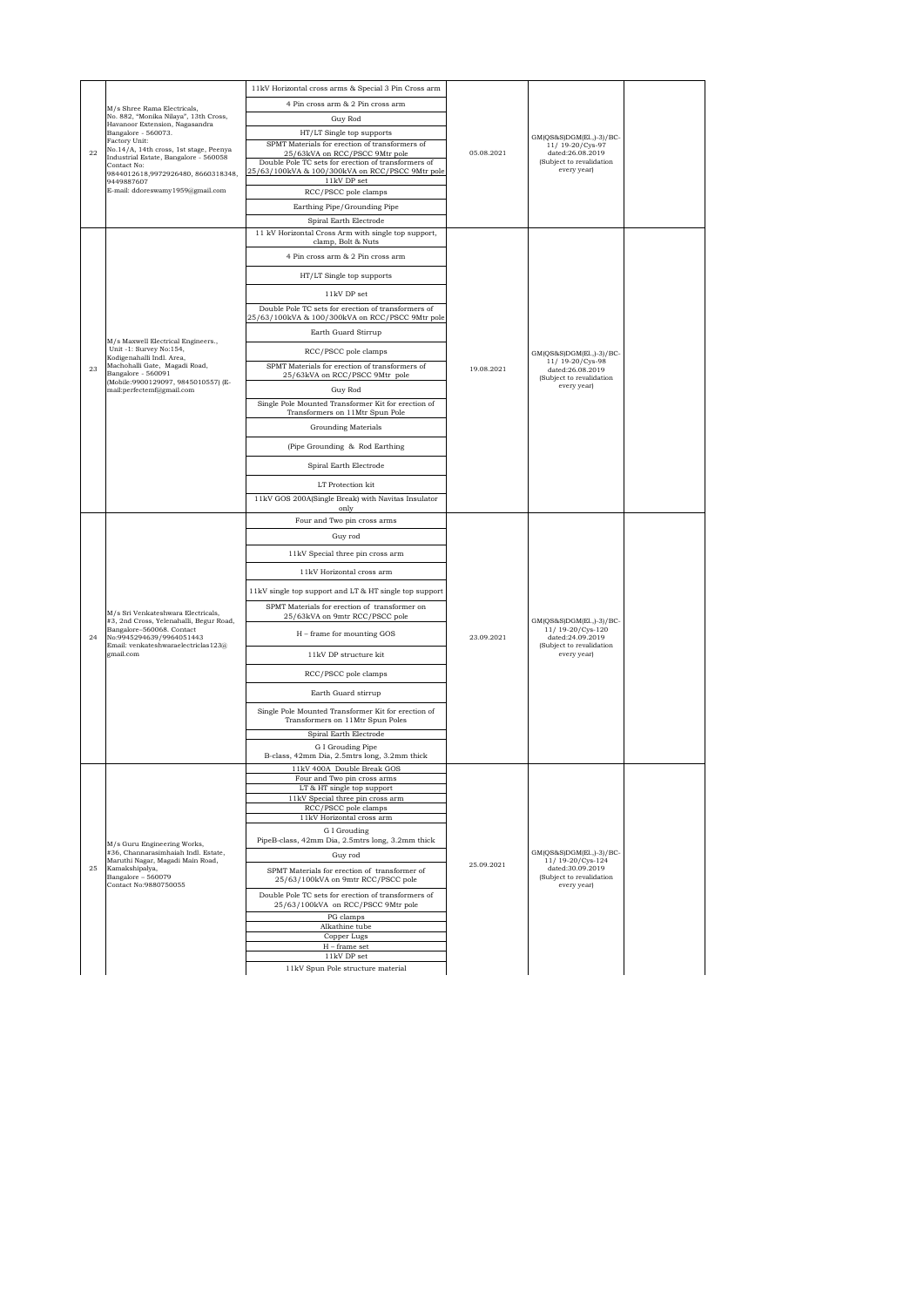|    |                                                                                                                                                                                                                                                                        | Four Pin and Two Pin Cross Arms and 11kV special 3                                                        |                                        |                                                                   |  |
|----|------------------------------------------------------------------------------------------------------------------------------------------------------------------------------------------------------------------------------------------------------------------------|-----------------------------------------------------------------------------------------------------------|----------------------------------------|-------------------------------------------------------------------|--|
|    |                                                                                                                                                                                                                                                                        | Pin Cross Arms                                                                                            |                                        |                                                                   |  |
|    |                                                                                                                                                                                                                                                                        | 11kV Horizontal Cross Arms<br>Clamps for RCC/PSCC poles                                                   |                                        |                                                                   |  |
|    |                                                                                                                                                                                                                                                                        | LT/HT Single Top Supports                                                                                 |                                        |                                                                   |  |
|    |                                                                                                                                                                                                                                                                        | Guy Rod & Guy clamps                                                                                      |                                        |                                                                   |  |
|    | M/s Pavan Engineering Works,                                                                                                                                                                                                                                           | Turn Buckle & Eye bolt<br>Spiral earth electrode                                                          |                                        |                                                                   |  |
| 26 | Flot No: M-4, Karur Industrial Area, 1st<br>Main, 3rd cross, P.B. Road, Davanagere -<br>577006                                                                                                                                                                         | Single Pole Mounted Transformer Materials for erection<br>of transformer of 25/63/100kVA on 9mtr RCC/PSCC | 15.10.2021<br>(Subject to revalidation | GM(QS&S)DGM(El.,)-3)/BC-<br>11/ 19-20/Cys-132<br>dated:17.10.2019 |  |
|    | Phone No: 9900174622<br>Email: chidihm@gmail.com                                                                                                                                                                                                                       | pole<br>Double pole TC sets for erection of transformers of<br>25/63/100 & 100/300kVA using 9Mtr RCC/PSCC | every year)                            | (Subject to revalidation<br>every year)                           |  |
|    |                                                                                                                                                                                                                                                                        | Poles<br>1.1kV & 11kV GI Pin for insulator                                                                |                                        |                                                                   |  |
|    |                                                                                                                                                                                                                                                                        | $11\mathrm{kV}$ DP set                                                                                    |                                        |                                                                   |  |
|    |                                                                                                                                                                                                                                                                        | P.G. Clamps<br>GI Grounding Pipe: B class, 40mm dia, 2.5mtrs long,                                        |                                        |                                                                   |  |
|    |                                                                                                                                                                                                                                                                        | 3.2mm thick with bolts & nuts, GI strip & washers<br>complete                                             |                                        |                                                                   |  |
|    |                                                                                                                                                                                                                                                                        | Four Pin and Two pin cross arms                                                                           |                                        |                                                                   |  |
|    |                                                                                                                                                                                                                                                                        | 11kV Special three pin cross arms                                                                         |                                        |                                                                   |  |
|    |                                                                                                                                                                                                                                                                        | RCC/PSCC pole clamps                                                                                      |                                        |                                                                   |  |
|    |                                                                                                                                                                                                                                                                        | 11 kV Horizontal Cross Arm                                                                                |                                        |                                                                   |  |
|    |                                                                                                                                                                                                                                                                        | G I Grounding Pipe                                                                                        |                                        |                                                                   |  |
|    | M/s YV Enterprises,<br>#05, RNR Complex,                                                                                                                                                                                                                               | B-class, 42mm Dia, 2.5mtrs long, 3.2mm thick with<br>bolts & nuts, GI strip & washers complete            |                                        | GM(QS&S)/DGM-3/C-                                                 |  |
| 27 | TB Circle, Opposite KEB, Doddaballapur,                                                                                                                                                                                                                                | LT/HT Single Top Supports                                                                                 | 18.10.2021                             | 11/19-20/CYS-139<br>dtd:21.10.2019                                |  |
|    | Bangalore Rural District - 561203<br>Mob: 9448715197                                                                                                                                                                                                                   | Guy rod                                                                                                   |                                        | (Subject to Revalidation                                          |  |
|    | E-mail: yventerprises1@gmailcom                                                                                                                                                                                                                                        | Double Pole TC sets for erection of transformers of                                                       |                                        | every year)                                                       |  |
|    |                                                                                                                                                                                                                                                                        | 25/63/100 kVA & 100/300kVA using 9Mtr                                                                     |                                        |                                                                   |  |
|    |                                                                                                                                                                                                                                                                        | 11kV DP set                                                                                               |                                        |                                                                   |  |
|    |                                                                                                                                                                                                                                                                        | Earth Guard Stirrup                                                                                       |                                        |                                                                   |  |
|    |                                                                                                                                                                                                                                                                        | Single Pole Mounted Transformer Materials for erection                                                    |                                        |                                                                   |  |
|    |                                                                                                                                                                                                                                                                        | of transformer of 25/63/100kVA on 9mtr RCC/PSCC                                                           |                                        |                                                                   |  |
|    |                                                                                                                                                                                                                                                                        | pole<br>11kV 200A Single Break GOS                                                                        |                                        |                                                                   |  |
|    |                                                                                                                                                                                                                                                                        | 11kV 400A Double Break GOS                                                                                |                                        |                                                                   |  |
|    |                                                                                                                                                                                                                                                                        | Four Pin and Two Pin Cross Arms<br>LT/HT Single Top Supports                                              |                                        |                                                                   |  |
|    | M/s Harsha Electrical Industries, No.<br>12/1, B2, Shed No. 10 & 11,<br>Gurunanjundaiah Industrial Estate,<br>Behind Gangammagudi Station, Abbigere,<br>Chikkabanavara Post, Bengaluru-560090<br>(Mobile: 9448120570, 7349578470) (E-<br>mail:sainath.galla@gmail.com) | 11kV Horizontal Cross Arms & 11kV special 3 Pin Cross                                                     |                                        |                                                                   |  |
|    |                                                                                                                                                                                                                                                                        | Arms                                                                                                      |                                        |                                                                   |  |
|    |                                                                                                                                                                                                                                                                        | Single pole mounted transformer kit for erection of                                                       |                                        |                                                                   |  |
|    |                                                                                                                                                                                                                                                                        | transformers on 11Mtr Spun Pole                                                                           |                                        | $GM(QS&S)/DGM-3/BC-$                                              |  |
| 28 |                                                                                                                                                                                                                                                                        | SPMT Materials for erection of transformers of 25/63kVA on<br>9mtr RCC/PSCC                               | 26.09.2021                             | 11/19-20 / CYS-126 dtd:<br>30.09.2019 (Subject to                 |  |
|    |                                                                                                                                                                                                                                                                        | H-Frame set for mounting GOS Frame                                                                        |                                        | revalidation every year)                                          |  |
|    |                                                                                                                                                                                                                                                                        | 11kV DP Set                                                                                               |                                        |                                                                   |  |
|    |                                                                                                                                                                                                                                                                        | Clamps for RCC/ PSCC poles<br>Earth Guard Stirrup                                                         |                                        |                                                                   |  |
|    |                                                                                                                                                                                                                                                                        | Spiral earth electrode                                                                                    |                                        |                                                                   |  |
|    |                                                                                                                                                                                                                                                                        | GI Grounding Pipe/Earthing Pipe:<br>B class, 40mm Dia, 2.5mtr long 3.2mm Thick                            |                                        |                                                                   |  |
|    |                                                                                                                                                                                                                                                                        | Double pole TC sets for erection of transformers of                                                       |                                        |                                                                   |  |
|    |                                                                                                                                                                                                                                                                        | 25/63/100 & 300kVA on RCC/PSCC Poles                                                                      |                                        |                                                                   |  |
|    |                                                                                                                                                                                                                                                                        | Four and Two pin cross arms<br>Anchor Rod                                                                 |                                        |                                                                   |  |
|    |                                                                                                                                                                                                                                                                        | LT & HT single top support                                                                                |                                        |                                                                   |  |
|    |                                                                                                                                                                                                                                                                        | 11kV Special three pin cross arm                                                                          |                                        |                                                                   |  |
|    |                                                                                                                                                                                                                                                                        | RCC/PSCC pole clamps<br>11kV Horizontal cross arm                                                         |                                        |                                                                   |  |
|    |                                                                                                                                                                                                                                                                        | G I Grounding Pipe,                                                                                       |                                        |                                                                   |  |
|    |                                                                                                                                                                                                                                                                        | B-class, 42mm Dia, 2.5mtrs long, 3.2mm thick                                                              |                                        |                                                                   |  |
|    | M/s Maruthi Engineering works, Hirehalli<br>Industrial Estate, Hirehalli,                                                                                                                                                                                              | Guy rod                                                                                                   |                                        | GM(QS&S)/DGM-3/C-<br>11/19-20/CYS-148                             |  |
| 29 | Tumkur-572 106<br>Contact No:9740031635/636/639 Email:                                                                                                                                                                                                                 | SPMT Materials for erection of transformer of<br>25/63/100kVA on 9mtr RCC/PSCC pole                       | 08.11.2021                             | dtd:08.11.2019                                                    |  |
|    | $\label{eq:ramj} \operatorname{ramjaymaruthi}\nolimits @ \operatorname{gmail.com}$                                                                                                                                                                                     | Double Pole TC sets for erection of transformers of                                                       |                                        | (Subject to revalidation<br>every year)                           |  |
|    |                                                                                                                                                                                                                                                                        | 25/63/100kVA on RCC/PSCC 9Mtr pole<br>1.1 GI Pins                                                         |                                        |                                                                   |  |
|    |                                                                                                                                                                                                                                                                        | Copper Lugs                                                                                               |                                        |                                                                   |  |
|    |                                                                                                                                                                                                                                                                        | $H$ – frame set                                                                                           |                                        |                                                                   |  |
|    |                                                                                                                                                                                                                                                                        | $11\mathrm{kV}$ DP set<br>Spiral Earth Electrode                                                          |                                        |                                                                   |  |
|    |                                                                                                                                                                                                                                                                        | Single Pole Mounted Transformer Kit for erection of                                                       |                                        |                                                                   |  |
|    |                                                                                                                                                                                                                                                                        | Transformers on 11Mtr Spun Poles                                                                          |                                        |                                                                   |  |
|    |                                                                                                                                                                                                                                                                        | E.G. Stirrups<br>Four and Two pin cross arms                                                              |                                        |                                                                   |  |
|    |                                                                                                                                                                                                                                                                        | Guy Rod                                                                                                   |                                        |                                                                   |  |
|    |                                                                                                                                                                                                                                                                        | LT & HT single top support                                                                                |                                        |                                                                   |  |
|    |                                                                                                                                                                                                                                                                        | 11kV Special three pin cross arm<br>RCC/PSCC pole clamps                                                  |                                        |                                                                   |  |
|    |                                                                                                                                                                                                                                                                        | Earth Guard Stirrup                                                                                       |                                        |                                                                   |  |
|    | M/s M K Engineering Works, No.40/718,                                                                                                                                                                                                                                  | G I Grounding Pipe,<br>B-class, 42mm Dia, 2.5mtrs long, 3.2mm thick                                       |                                        | GM(QS&S)/DGM-3/C-                                                 |  |
| 30 | Near Anjenaya Temple, Kuntammana<br>Thota, Check Post, B.H. Road. Tumkur                                                                                                                                                                                               | SPMT Materials for erection of transformer of 25/63kVA                                                    | 14.11.2021                             | 11/19-20/CYS-153<br>dtd:14.11.2019                                |  |
|    | Contact No:9886835738, 9448735738<br>Email:                                                                                                                                                                                                                            | on 9mtr RCC/PSCC pole                                                                                     |                                        | (Subject to revalidation                                          |  |
|    | Mkismail9169@gmail.com                                                                                                                                                                                                                                                 | Double Pole TC sets for erection of transformers of<br>25/63/100kVA on RCC/PSCC 9Mtr pole                 |                                        | every year)                                                       |  |
|    |                                                                                                                                                                                                                                                                        | H - frame set for mounting GOS frame                                                                      |                                        |                                                                   |  |
|    |                                                                                                                                                                                                                                                                        | $11\mathrm{kV}$ DP set<br>Spiral Earth Electrode                                                          |                                        |                                                                   |  |
|    |                                                                                                                                                                                                                                                                        | 11kV Horizontal cross arm                                                                                 |                                        |                                                                   |  |
|    |                                                                                                                                                                                                                                                                        | Single Pole Mounted Transformer Kit for erection of                                                       |                                        |                                                                   |  |
|    |                                                                                                                                                                                                                                                                        | Transformers on 11Mtr Spun Poles                                                                          |                                        |                                                                   |  |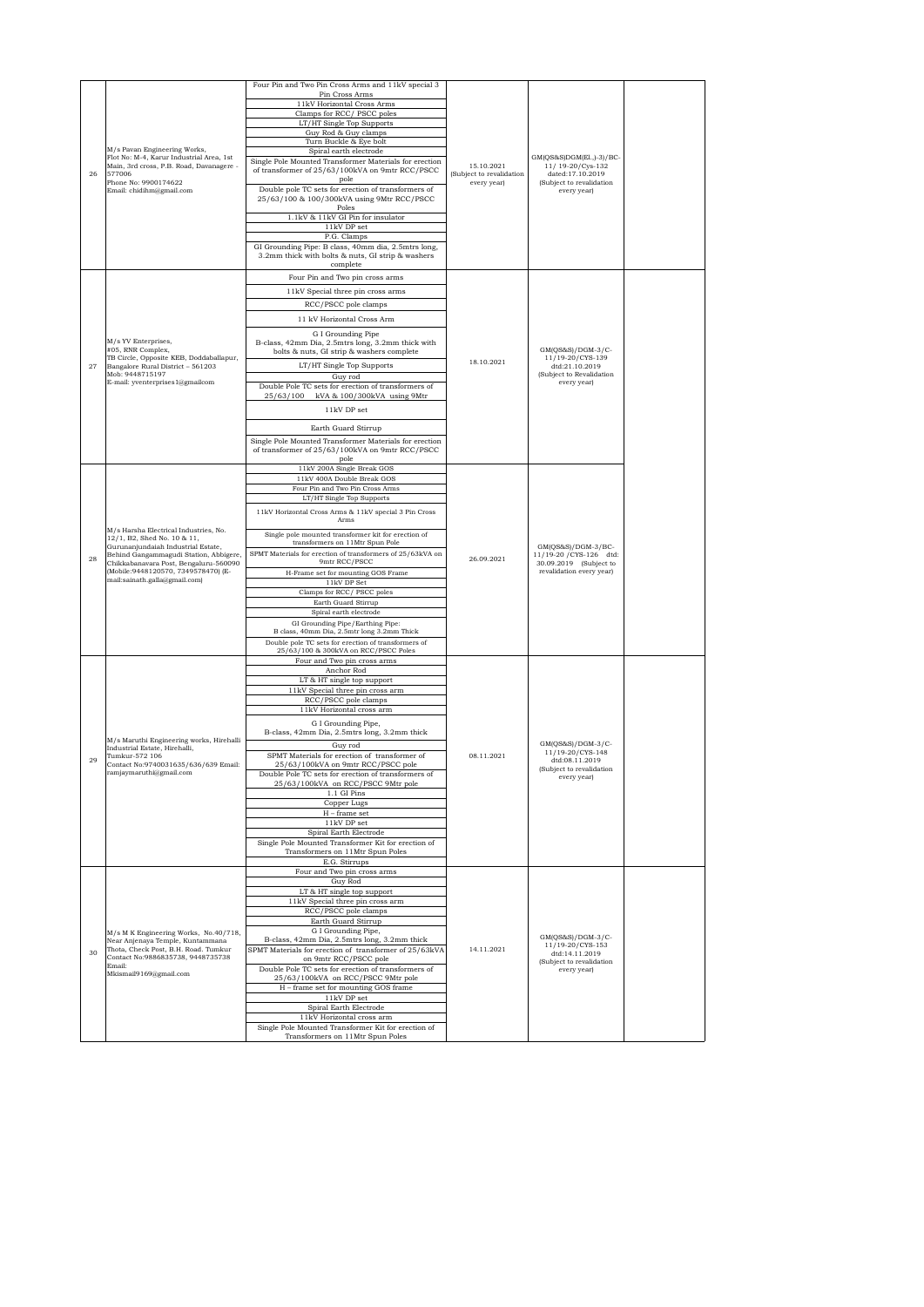| 31 | M/s Geetha Electrical & Hardwares, Sy<br>No. 253/3, Mahadeva Kodigehalli,<br>(Gopalapura) Bagalur Post, Bangalore<br>North, Bangalore-562149<br>Ph No:<br>9845535447, 9535788333<br>Email: geethaconcretepoles@gmail.com | Four Pin and Two Pin Cross Arms<br>Guy rod<br>11kV special 3 Pin Cross Arms<br>Double pole TC sets for erection of transformers of<br>25/63/100 & 300kVA on RCC/PSCC Poles<br>LT/HT Single Top Supports<br>SPMT Materials for erection of transformers of 25/63kVA on<br>9mtr RCC/PSCC<br>H-Frame set for mounting GOS Frame<br>$11\mathrm{kV}$ DP Set<br>$11\mathrm{kV}$ Horizontal Cross Arms<br>Clamps for RCC/ PSCC poles<br>Earth Guard Stirrup<br>Single Pole Mounted Transformer Kit for erection of<br>transformers on 11Mtr Spun pole<br>Spiral earth electrode<br>GI Grounding Pipe/Earthing Pipe:<br>B class, 40mm Dia, 2.5mtr long 3.2mm Thick | 14.11.2021               | GM(QS&S)/DGM-3/C-<br>11/19-20/CYS-154<br>dtd:14.11.2019<br>(Subject to revalidation<br>every year) |                                                                       |
|----|--------------------------------------------------------------------------------------------------------------------------------------------------------------------------------------------------------------------------|------------------------------------------------------------------------------------------------------------------------------------------------------------------------------------------------------------------------------------------------------------------------------------------------------------------------------------------------------------------------------------------------------------------------------------------------------------------------------------------------------------------------------------------------------------------------------------------------------------------------------------------------------------|--------------------------|----------------------------------------------------------------------------------------------------|-----------------------------------------------------------------------|
| 32 | M/s Vijai Engineering Company, 235-A,<br>Doddabyrappa street,<br>Palace guttahalli, Bangalore.<br>Phone No: 9844065549<br>Email: vijaienggcompany@gmail.com                                                              | PG clamps & Lugs<br>LT Protection kit<br>GI Grounding Pipe/Earthing Pipe:<br>B class, 40mm Dia, 2.5mtr long 3.2mm Thick<br>GI Pipes B-class as per IS 1239<br>HG Fuse Unit<br>Spiral Earth Electrode<br>Danger Board<br>Alkathine tubes<br>11kV 400A Double Break GOS<br>4 Pin cross arm & 2 Pin cross arm<br>LT/HT Single Top Supports<br>Guy Rod<br>SPMT Materials for erection of transformers of 25/63kVA on<br>9mtr RCC/PSCC<br>PVC Pipes as per IS-2509 and Bends<br>1.1kV & 11kV GI Pin<br>1.1kV class HR (Heat Resistant) PVC Insulated &<br>Unsheathed Aluminium wires multistrand single core lead<br>wire as per IS-694:2010                    | 11.11.2021<br>27.09.2023 | GM(QS&S)/DGM-3/C-<br>11/19-20/CYS-159<br>dtd:27.11.2019<br>(Subject to revalidation<br>every year) |                                                                       |
| 33 | M/s Sealwel Corporation Private Limited,<br>No:345/SRT, Sanjeeva Reddy Nagar<br>Colony, Hydrabad - 500038<br>Ph No:91 40 2371 2945, 23812908<br>E-mail:www.sealwel.com                                                   | PVC wire 16sqmm to 240sqmm<br>RCC/PSCC pole clamps<br>11kV Horizontal cross arm<br>LT & HT single top support<br>Four and Two pin cross arms<br>11kV Special three pin cross arm<br>H Frame for mounting GOS<br>Guy Rod<br>Guy clamp<br>Eye Bolt<br>Turn Buckle<br>Spiral Earth Electrode<br>Earthing Pipe: B class, 40mm dia, 2.5mtrs long, 3.2mm thick<br>11kV Danger Board<br>Double Pole TC sets for erection of transformers of<br>25/63/100/300kVA on RCC/PSCC 9Mtr pole<br>SPMT Materials for erection of transformer of 25/63kVA on<br>9mtr RCC/PSCC pole<br>LT Protection kit<br>11kV HG Fuse Unit                                                | 30.11.2021               | GM(QS&S)/DGM-3/C-<br>11/19-20/CYS-161<br>dtd:30.11.2019<br>(Subject to revalidation<br>every year) |                                                                       |
| 34 | M/s Banashankari Engineers, Plot No.27,<br>Ravi Nagar Main Road, Opp. Akshay Park,<br>Airport Road, Hubballi-580030<br>Contact No:0836-2335463, 2970433<br>Email:<br>banashankarienghl@gmail.com                         | Mounting structure for auto Reclosers and sectionalisers<br>Double Pole TC sets for erection of transformers of<br>25/63/100kVA on RCC/PSCC 9Mtr pole<br>SPMT Materials for erection of transformer of 25/63kVA on<br>9mtr RCC/PSCC pole<br>11kV Horizontal cross arm<br>11kV Special three pin cross arm<br>Four and Two pin cross arms<br>Guarding for Road crossing, Telephone Line Crossing,<br>Between HT & LT Line Crossing<br>LT & HT single top sup<br>$11\mathrm{kV}$ DP set<br>RCC/PSCC pole clamps<br>Guy Rod<br>Earthing Pipe: B class, 40mm dia, 2.5mtrs long, 3.2mm thick<br>11kV 200A Single Break GOS<br>Spiral Earth Electrode            | 14.11.2021               | GM(QS&S)/DGM-3/C-<br>11/19-20/CYS-162<br>dtd:30.11.2019<br>(Subject to revalidation<br>every year) |                                                                       |
| 35 | M/s S.R Engineers., No: 114/16, P.P.<br>Industrial Estate, Deepanjalinagar, Mysore<br>Road, Bangalore -560026 (Mob:<br>9845313523)                                                                                       | 2 Pin & 4 Pin cross arms<br>Guy Rod, Turn Buckle, Eye Bolt & Guy clamp<br>11kV Horizontal cross arms with clamps and Bolts & Nuts<br>Special 3 Pin Cross arms, Brace with fish plate clamps<br>LT & HT Single top support<br>11kV DP set<br>RCC/PSC/PSCC Poles Clamps<br>Double Pole TC sets for erection of transformers of<br>25/63/100kVA on RCC/PSCC 9Mtr pole<br>SPMT Materials for erection of transformer of 25/63kVA on<br>9mtr RCC/PSCC pole<br>G I Grounding Pipe,<br>B-class, 42mm Dia, 2.5mtrs long, 3.2mm thick<br>Spiral Earth Electrode<br>PG clamps Rabbit to Rabbit<br>H-frame set                                                        | 26.10.2020               | GM(QS&S)/DGM-3/BC-<br>11/18-19/CYS-140<br>dtd:22.11.2018                                           | 26.10.2020<br>GM(QS&S)/DGM-3/C-<br>11/19-20/CYS-163<br>dtd:04.12.2019 |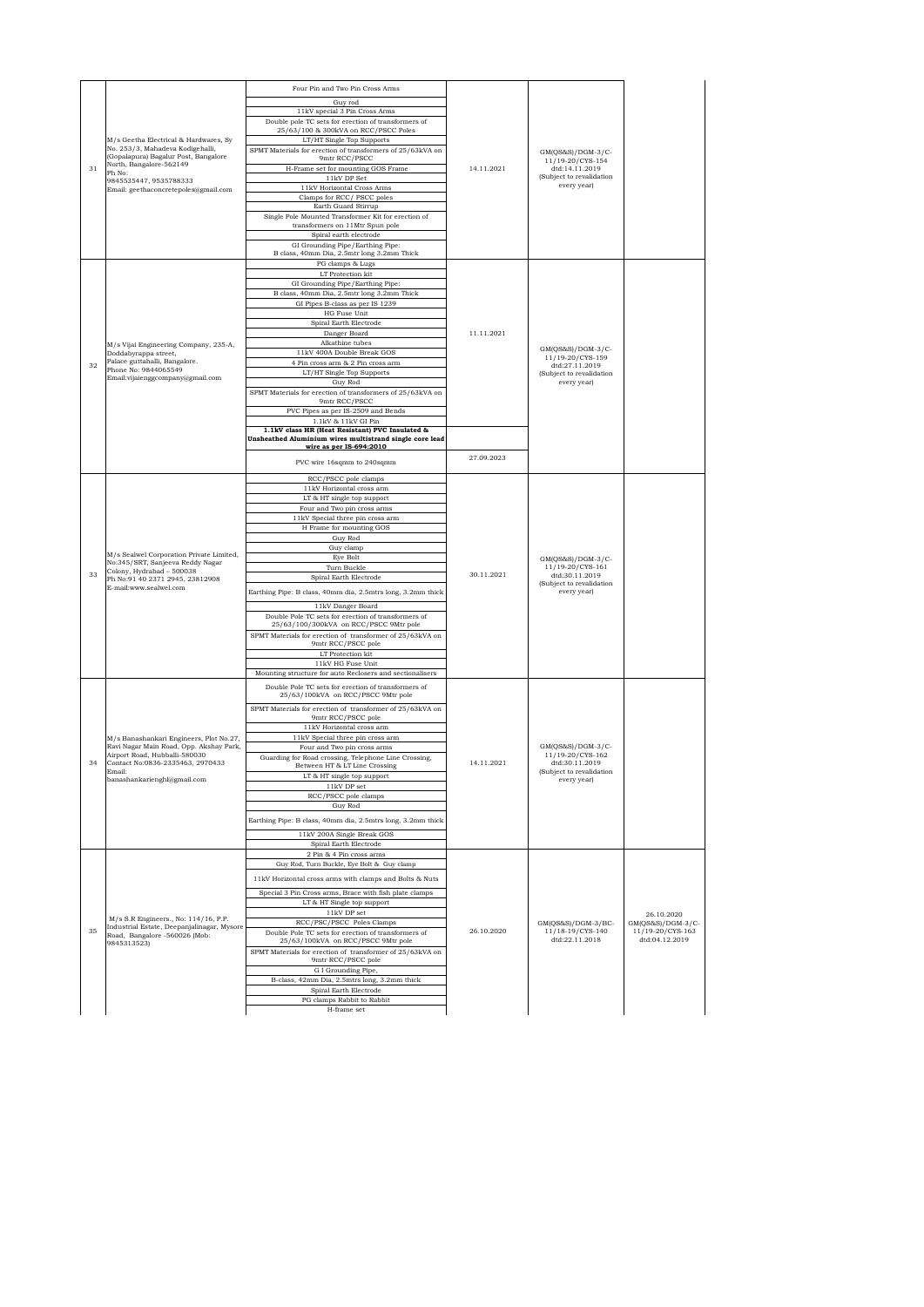|    |                                                                                                                                                   | SPMT Materials for erection of transformer of 25/63kVA on                                      |            |                                                                                                    |                                           |
|----|---------------------------------------------------------------------------------------------------------------------------------------------------|------------------------------------------------------------------------------------------------|------------|----------------------------------------------------------------------------------------------------|-------------------------------------------|
|    |                                                                                                                                                   | 9mtr RCC/PSCC pole<br>Double Pole TC sets for erection of transformers of                      |            |                                                                                                    |                                           |
|    |                                                                                                                                                   | 25/63/100/300 kVA on RCC/PSCC 9Mtr pole                                                        |            |                                                                                                    |                                           |
|    |                                                                                                                                                   | $11\mathrm{kV}$ Horizontal X arms<br>LT & HT Single top support                                |            |                                                                                                    |                                           |
|    |                                                                                                                                                   | 2 Pin & 4 Pin cross arms                                                                       |            |                                                                                                    |                                           |
|    |                                                                                                                                                   | RCC/PSC/PSCC Poles Clamps                                                                      |            |                                                                                                    |                                           |
|    |                                                                                                                                                   | $11\mathrm{kV}$ DP set<br>11kV 400A Double Break GOS                                           |            |                                                                                                    |                                           |
|    | M/s SGP Industries, Madapatna, Near<br>Vinayaka Engg Works, Harragadde post,                                                                      | 11kV 200A Single Break GOS                                                                     |            |                                                                                                    |                                           |
|    | Jigani hobli, Anekal Taluk, Bangalore -                                                                                                           | Bolt & Nuts                                                                                    |            | GM(QS&S)/DGM(Ele)-3/BC-                                                                            | 14.06.2020                                |
| 36 | 560105 (Mob: 9591075579, 8050777535,<br>8951892319)                                                                                               | Guy sets<br>G I Grounding Pipe,                                                                | 14.06.2020 | 11/18-19/CYS-49<br>dtd:19.06.2018                                                                  | GM(QS&S)/DGM(Ele)-<br>3/BC-11/19-20/CYS-  |
|    | E-mail:sgp_indl@rediffmail.com                                                                                                                    | B-class, 42mm Dia, 2.5mtrs long, 3.2mm thick                                                   |            |                                                                                                    | 164 dtd:09.12.2019                        |
|    |                                                                                                                                                   | Single Pole Mounted Transformer Kit for erection of<br>Transformers                            |            |                                                                                                    |                                           |
|    |                                                                                                                                                   | on 11Mtr Spun Poles                                                                            |            |                                                                                                    |                                           |
|    |                                                                                                                                                   | H frame set                                                                                    |            |                                                                                                    |                                           |
|    |                                                                                                                                                   | Fish plate<br>EG strips                                                                        |            |                                                                                                    |                                           |
|    |                                                                                                                                                   | Danger Board                                                                                   |            |                                                                                                    |                                           |
|    |                                                                                                                                                   | Anticlimbing Device                                                                            |            |                                                                                                    |                                           |
|    |                                                                                                                                                   | PG clamps<br>Alkathine tubes                                                                   |            |                                                                                                    |                                           |
|    |                                                                                                                                                   | 2 Pin & 4 Pin cross arms and Special 3 Pin Cross arm<br>Guy Rod                                |            |                                                                                                    |                                           |
|    |                                                                                                                                                   | 11kV Horizontal cross arms with clamps and Bolts & Nuts                                        |            |                                                                                                    |                                           |
|    |                                                                                                                                                   | HG Fuse Unit                                                                                   |            |                                                                                                    |                                           |
|    |                                                                                                                                                   | LT & HT Single top support                                                                     |            |                                                                                                    |                                           |
|    |                                                                                                                                                   | LT protection kit<br>SPMT Materials for erection of transformer of 25/63kVA on                 |            |                                                                                                    |                                           |
|    |                                                                                                                                                   | 9mtr RCC/PSCC pole                                                                             |            |                                                                                                    |                                           |
|    | M/s Omkar Industries, Sy No: 35/1,<br>Besides Anu Bricks, Bhamannahally,                                                                          | Double Pole TC sets for erection of transformers of 25/<br>63/100/300kVA on RCC/PSCC 9Mtr pole |            | GM(QS&S)/DGM(Ele)-3/ BC-                                                                           | 29.10.2020                                |
| 37 | Bellavi Hobli, kora, Tumukuru (Mob No:<br>9844621920, 7259155842)(E-mail:                                                                         | RCC/PSCC Poles Clamps                                                                          | 29.10.2020 | 11/18-19/CYS-124<br>dtd:31.10.2018                                                                 | GM(QS&S)/DGM(Ele)-<br>3/ BC-11/19-20/CYS- |
|    | swamydine@gmail.com)                                                                                                                              | Earth guard strip<br>Single Pole Mounted Transformer Kit for erection of                       |            |                                                                                                    | 168 dtd:13.12.2019                        |
|    |                                                                                                                                                   | Transformers on 11Mtr Spun                                                                     |            |                                                                                                    |                                           |
|    |                                                                                                                                                   | Poles                                                                                          |            |                                                                                                    |                                           |
|    |                                                                                                                                                   | G I Grounding Pipe,<br>B-class, 42mm Dia, 2.5mtrs long, 3.2mm thick                            |            |                                                                                                    |                                           |
|    |                                                                                                                                                   | Danger Board                                                                                   |            |                                                                                                    |                                           |
|    |                                                                                                                                                   | PG clamps & Aluminium Lugs<br>11kV DP set                                                      |            |                                                                                                    |                                           |
|    |                                                                                                                                                   | Spiral Earth Electrode                                                                         |            |                                                                                                    |                                           |
|    |                                                                                                                                                   | Single Pole Mounted Transformer Kit for erection of<br>transformers on 11Mtr Spun pole         |            |                                                                                                    |                                           |
|    |                                                                                                                                                   | Four Pin and Two Pin Cross Arms                                                                |            |                                                                                                    |                                           |
|    |                                                                                                                                                   | Guy rod, Guy clamp, Eye Bolt                                                                   |            |                                                                                                    |                                           |
|    |                                                                                                                                                   | 11kV special 3 Pin Cross Arms                                                                  |            |                                                                                                    |                                           |
|    |                                                                                                                                                   | Double pole TC sets for erection of transformers of<br>25/63/100 & 300kVA on RCC/PSCC Poles    |            |                                                                                                    |                                           |
|    | M/s Sri Lakshmi Venkateshwara                                                                                                                     | LT/HT Single Top Supports                                                                      |            |                                                                                                    |                                           |
| 38 | Electricals,<br>No.309/P2, 2nd phase KIABD,<br>6th A Road, Harohalli,<br>Ramnagara - 562112                                                       | SPMT Materials for erection of transformers of 25/63kVA on<br>9mtr RCC/PSCC                    | 16.12.2021 | GM(QS&S)/DGM-3/C-<br>11/19-20/CYS-170<br>dtd:16.12.2019<br>(Subject to revalidation                |                                           |
|    | Ph No: 9448063206                                                                                                                                 | 11kV Horizontal Cross Arm with clamp, Bolt &Nuts                                               |            | every year)                                                                                        |                                           |
|    |                                                                                                                                                   | 11kV DP set                                                                                    |            |                                                                                                    |                                           |
|    |                                                                                                                                                   | Clamps for RCC/ PSCC poles                                                                     |            |                                                                                                    |                                           |
|    |                                                                                                                                                   | Earth Guard Stirrup                                                                            |            |                                                                                                    |                                           |
|    |                                                                                                                                                   | Spiral earth electrode                                                                         |            |                                                                                                    |                                           |
|    |                                                                                                                                                   | GI Grounding Pipe:<br>B class, 40mm Dia, 2.5mtr long 3.2mm Thick                               |            |                                                                                                    |                                           |
| 39 | M/s New Laxmi Steel & Power Pvt Ltd.,<br>Plot No: A/22 To A/25, Sarua Indutrial<br>Estate, Sarua, Khurda - 752055,<br>Odisha<br>Ph No: 9437025241 | prefabricated structure for mounting Distribution<br>Transformers                              | 21.12.2021 | GM(QS&S)/DGM-3/C-<br>11/19-20/CYS-173<br>dtd:21.12.2019<br>(Subject to revalidation<br>every year) |                                           |
|    |                                                                                                                                                   | Four Pin and Two Pin Cross Arms & LT/HT Single Top                                             |            |                                                                                                    |                                           |
|    |                                                                                                                                                   | Supports<br>Guy Rod, Turn Buckle, Eye Bolt & Guy Clamp                                         |            |                                                                                                    |                                           |
|    |                                                                                                                                                   | 11kV special 3 Pin Cross Arms                                                                  |            |                                                                                                    |                                           |
|    |                                                                                                                                                   | SPMT Materials for erection of transformers of 25/63kVA on<br>9mtr RCC/PSCC                    |            |                                                                                                    |                                           |
|    | M/s Adishakthi Electricals, Ahishakthi                                                                                                            | Double pole TC sets for erection of transformers of                                            |            |                                                                                                    |                                           |
|    | Sadana, Adishakthi Nagar Opp. Indian                                                                                                              | 25/63/100kVA & 100/300kVA on RCC/PSCC Poles                                                    |            | GM(QS&S)/DGM-3/C-<br>11/10 00/0VP 177                                                              |                                           |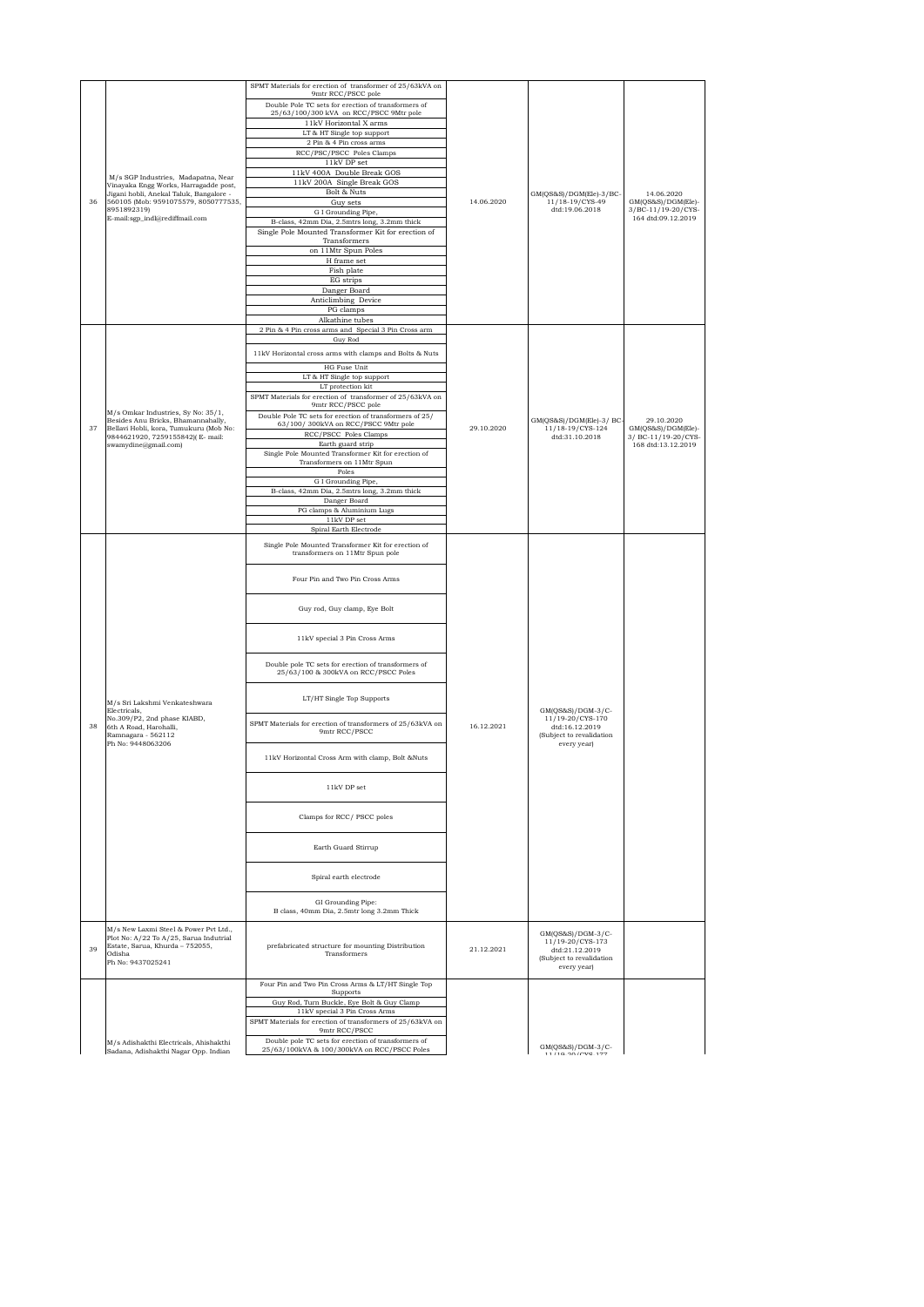| 40 | Petrol Bunk Challakere Road, Chitradurga-                                                                                    | $11\mathrm{kV}$ DP Set                                                                                      | 24.12.2021 | $11/19 - 20/015 - 177$<br>dtd:24.12.2019                                                              |                                                      |
|----|------------------------------------------------------------------------------------------------------------------------------|-------------------------------------------------------------------------------------------------------------|------------|-------------------------------------------------------------------------------------------------------|------------------------------------------------------|
|    | 577501.<br>Phone No:9341588118                                                                                               | 11kV Horizontal Cross Arms                                                                                  |            | (Subject to revalidation                                                                              |                                                      |
|    |                                                                                                                              | Clamps for RCC/ PSCC poles<br>Earth Guard Stirrup                                                           |            | every year)                                                                                           |                                                      |
|    |                                                                                                                              | Single Pole Mounted Transformer Kit for erection of                                                         |            |                                                                                                       |                                                      |
|    |                                                                                                                              | transformers on 11Mtr Spun pole<br>Spiral earth electrode                                                   |            |                                                                                                       |                                                      |
|    |                                                                                                                              | GI Grounding Pipe/Earthing Pipe:                                                                            |            |                                                                                                       |                                                      |
|    |                                                                                                                              | B class, 40mm Dia, 2.5mtr long 3.2mm Thick                                                                  |            |                                                                                                       |                                                      |
|    |                                                                                                                              | H-Frame set for mounting GOS<br>Double pole TC sets for erection of transformers of                         |            |                                                                                                       |                                                      |
|    |                                                                                                                              | 25/63/100 & 300kVA on RCC/PSCC Poles                                                                        |            |                                                                                                       |                                                      |
|    |                                                                                                                              | SPMT Materials for erection of transformers of 25/63kVA on<br>9mtr RCC/PSCC                                 |            |                                                                                                       |                                                      |
|    |                                                                                                                              | $11\mathrm{kV}$ Horizontal Cross Arms                                                                       |            |                                                                                                       |                                                      |
|    |                                                                                                                              | H-Frame set                                                                                                 |            | GM(QS&S)/DGM-3/BC-                                                                                    |                                                      |
|    | M/s Harshini Tele Systems, Plot No:94/A,                                                                                     | Four Pin and Two Pin Cross Arms<br>Guy Rod, Turn Buckle, Eye Bolt & Guy Clamp                               |            | 11/19-20/CYS-178                                                                                      |                                                      |
| 41 | Phase-II, Sector - II, Lane No.17, IDA,<br>Cherlapally, Hyderabad - 500051,                                                  | GI Grounding Pipe/Earthing Pipe:                                                                            | 23.12.2021 | dtd:24.12.2019<br>(Subject to revalidation                                                            |                                                      |
|    | Medchal Dist. Telangana State.                                                                                               | B class, 40mm Dia, 2.5mtr long 3.2mm Thick<br>11kV special 3 Pin Cross Arms                                 |            | every year)                                                                                           |                                                      |
|    | Phone No: 9246332288,<br>Email: harshinits@gmail.com,                                                                        | Clamps for RCC/PSCC poles                                                                                   |            |                                                                                                       |                                                      |
|    | m.muralidharbabu@gmail.com.                                                                                                  | LT/HT Single Top Supports                                                                                   |            |                                                                                                       |                                                      |
|    |                                                                                                                              | Fish plate<br>LT protection kit                                                                             |            |                                                                                                       |                                                      |
|    |                                                                                                                              | Spiral earth electrode                                                                                      |            |                                                                                                       |                                                      |
| 42 |                                                                                                                              | 11kV Spun pole structural materials with single and 3 GOS<br>system                                         | 06.06.2022 | GM(QS&S)/DGM-3/BC-<br>11/20-21/CYS-39<br>dtd:08.06.2020<br>(Subject to revalidation<br>every year)    |                                                      |
|    |                                                                                                                              | 11kV 200A Single Break GOS<br>11kV 400A Double Break GOS                                                    |            |                                                                                                       |                                                      |
|    |                                                                                                                              | 11kV, 200A Single Break GOS with Polymeric Post Insulator                                                   |            |                                                                                                       |                                                      |
|    |                                                                                                                              | 11kV, 400A Double Break GOS with Polymeric Post Insulator                                                   |            |                                                                                                       |                                                      |
|    |                                                                                                                              | LT Protection Kit<br>Four Pin and Two Pin Cross Arms and 11kV special 3 Pin<br>Cross Arms                   |            |                                                                                                       |                                                      |
|    | M/s Prakash Metal Products,                                                                                                  | SPMT Materials for erection of transformers of 25/63kVA on                                                  |            |                                                                                                       |                                                      |
|    | Ayodya Village, Near Kempageri, Karwar                                                                                       | 9mtr RCC/PSCC                                                                                               |            | $GM(QS&S)/DGM-3/BC-$<br>11/19-20/CYS-181<br>dtd:26.12.2019<br>(Subject to revalidation<br>every year) |                                                      |
| 43 | Road, Hubli- 580024<br>Ph No: 0836-2303024                                                                                   | Single Pole Mounted Transformer Kit for erection of<br>transformers on 11Mtr Spun pole                      | 26.12.2021 |                                                                                                       |                                                      |
|    | E-mail:prakash_pmp@yahoo.co.in                                                                                               | Double pole TC sets for erection of transformers of<br>25/63/100 & 100/300kVA on RCC&PSCC Poles             |            |                                                                                                       |                                                      |
|    |                                                                                                                              | $11\mathrm{kV}$ DP set<br>Clamps for RCC/ PSCC poles                                                        |            |                                                                                                       |                                                      |
|    |                                                                                                                              | HG Fuse Unit                                                                                                |            |                                                                                                       |                                                      |
|    |                                                                                                                              | 11kV Horizontal Cross Arm<br>LT/HT Single Top Supports                                                      |            |                                                                                                       |                                                      |
|    |                                                                                                                              | Guy rod, Guy clamp, Eye Bolt, Turn Buckle                                                                   |            |                                                                                                       |                                                      |
|    |                                                                                                                              | Spiral Earth Electrode                                                                                      |            |                                                                                                       |                                                      |
|    |                                                                                                                              | GI Grounding Pipe:<br>B class, 40mm Dia, 2.5mtr long 3.2mm Thick                                            |            |                                                                                                       |                                                      |
|    |                                                                                                                              | 1.1kV & 11kV GI Pin                                                                                         |            | GM(QS&S)/DGM-3/BC-                                                                                    |                                                      |
|    |                                                                                                                              | E.G. Strips<br>Anti-climbing Device                                                                         | 08.01.2022 | 11/19-20/CYS-194<br>dtd:10.01.2020<br>(Subject to revalidation                                        |                                                      |
|    |                                                                                                                              | P.G. clamps                                                                                                 |            |                                                                                                       |                                                      |
|    |                                                                                                                              | Lugs                                                                                                        |            | every year)                                                                                           |                                                      |
|    |                                                                                                                              | Danger Board<br>SPMT Materials for erection of transformer on 9mtr                                          |            |                                                                                                       |                                                      |
|    |                                                                                                                              | RCC/PSCC pole                                                                                               |            |                                                                                                       |                                                      |
|    | M/s Varsha Fab Tech,<br>plot No:R-97, KSSIDC Indl, II stage, Area<br>Antharasanahalli, Tumkuru                               | Double Pole TC sets for erection of transformers of 25/<br>63/100/300kVA on RCC/PSCC 9Mtr pole              |            |                                                                                                       |                                                      |
| 44 | Ph No:7022593344/7022593345<br>E-mail: varshafabtech@gmail.com                                                               | $11\mathrm{kV}$ DP set                                                                                      |            | GM(QS&S)/DGM-3/BC-                                                                                    |                                                      |
|    |                                                                                                                              | 11kV Horizontal cross arms with clamps and Bolts & Nuts                                                     |            | 11/19-20/CYS-144                                                                                      | 22.11.2020<br>GM(QS&S)/DGM-3/BC-                     |
|    |                                                                                                                              | 2 Pin & 4 Pin cross arms and Special 3 Pin Cross arm<br>Single Pole Mounted Transformer Kit for erection of | 22.11.2020 | dtd:28.11.2018<br>(Subject to revalidation                                                            | 11/19-20/CYS-193                                     |
|    |                                                                                                                              | transformers on 11Mtr Spun pole                                                                             |            | every year)                                                                                           | dtd:10.01.2020                                       |
|    |                                                                                                                              | $\rm{Guy}$ $\rm{Rod}$<br>GI Grounding Pipe/Earthing Pipe: B class, 40mm Dia, 2.5mtr                         |            |                                                                                                       |                                                      |
|    |                                                                                                                              | long 3.2mm Thick                                                                                            |            |                                                                                                       |                                                      |
|    |                                                                                                                              | LT protection kit<br>Spiral Earth Electrode                                                                 |            |                                                                                                       |                                                      |
|    |                                                                                                                              | 11kV 200A Single Break GOS                                                                                  |            |                                                                                                       |                                                      |
|    |                                                                                                                              | 9kV, 5kA Metal oxide Polymeric lightening (Surge) arresters                                                 | 09.06.2020 |                                                                                                       | 09.06.2020<br>GM(QS&S)/DGM-3/BC-<br>11/19-20/CYS-186 |
| 45 | M/s New Aquaria Electech Pvt Ltd, Plot<br>No.30, Kucharam Industrial Park, Toopran<br>Mandal, Medak, Telangana, India-502336 | 11kV 200A Single Break GOS                                                                                  |            | GM(QS&S)/DGM-3/BC-<br>11/19-20/CYS-144<br>dtd:28.11.2018 (Subject to                                  | dtd:01.01.2020                                       |
|    | (E-mail: sales@newaquarielectech.com)                                                                                        | 11kV 400A Double Break GOS                                                                                  | 05.11.2020 | revalidation every year)                                                                              | 05.11.2020<br>GM(QS&S)/DGM-3/BC-                     |
|    |                                                                                                                              | 11kV HG Fuse Unit<br>Four Pin and Two Pin Cross Arms                                                        |            |                                                                                                       | 11/19-20/CYS-186<br>dtd:01.01.2020                   |
|    |                                                                                                                              | Guy Rod                                                                                                     |            |                                                                                                       |                                                      |
|    |                                                                                                                              | 11kV special 3 pin cross arms                                                                               |            |                                                                                                       |                                                      |
|    |                                                                                                                              | Double pole TC sets for erection of transformers of<br>25/63/100 & 100/300kVA on RCC&PSCC Poles             |            |                                                                                                       |                                                      |
|    |                                                                                                                              | LT/HT Single Top Supports                                                                                   |            |                                                                                                       |                                                      |
|    | M/s Raghvendra Enterprises,                                                                                                  | SPMT Materials for erection of transformers of 25/63kVA on<br>9Mtr RCC/PSCC                                 |            | GM(QS&S)/DGM-3/BC-                                                                                    |                                                      |
| 46 | No.265/1, Bapuji Nagar, Maruthi Nagar                                                                                        | H- Frame set for mounting GOS                                                                               | 28.01.2022 | 11/19-20/CYS-210                                                                                      |                                                      |
|    | Extn., Mysore Road, Bangalore - 560026<br>Ph No:9742628064                                                                   | 11kV DP set                                                                                                 |            | dtd:11.02.2020 (Subject to<br>revalidation every year)                                                |                                                      |
|    |                                                                                                                              | 11kV Horizontal Cross Arms                                                                                  |            |                                                                                                       |                                                      |
|    |                                                                                                                              | Clamps for RCC/PSCC poles<br>Single pole mounted transformer kit for erection of                            |            |                                                                                                       |                                                      |
|    |                                                                                                                              | transformers on 11Mtr Spun Poles                                                                            |            |                                                                                                       |                                                      |
|    |                                                                                                                              | Spiral earth electrode                                                                                      |            |                                                                                                       |                                                      |
|    |                                                                                                                              | GI Grounding Pipe/Earthing Pipe: B class, 40mm Dia, 2.5mtr<br>long 3.2mm Thick                              |            |                                                                                                       |                                                      |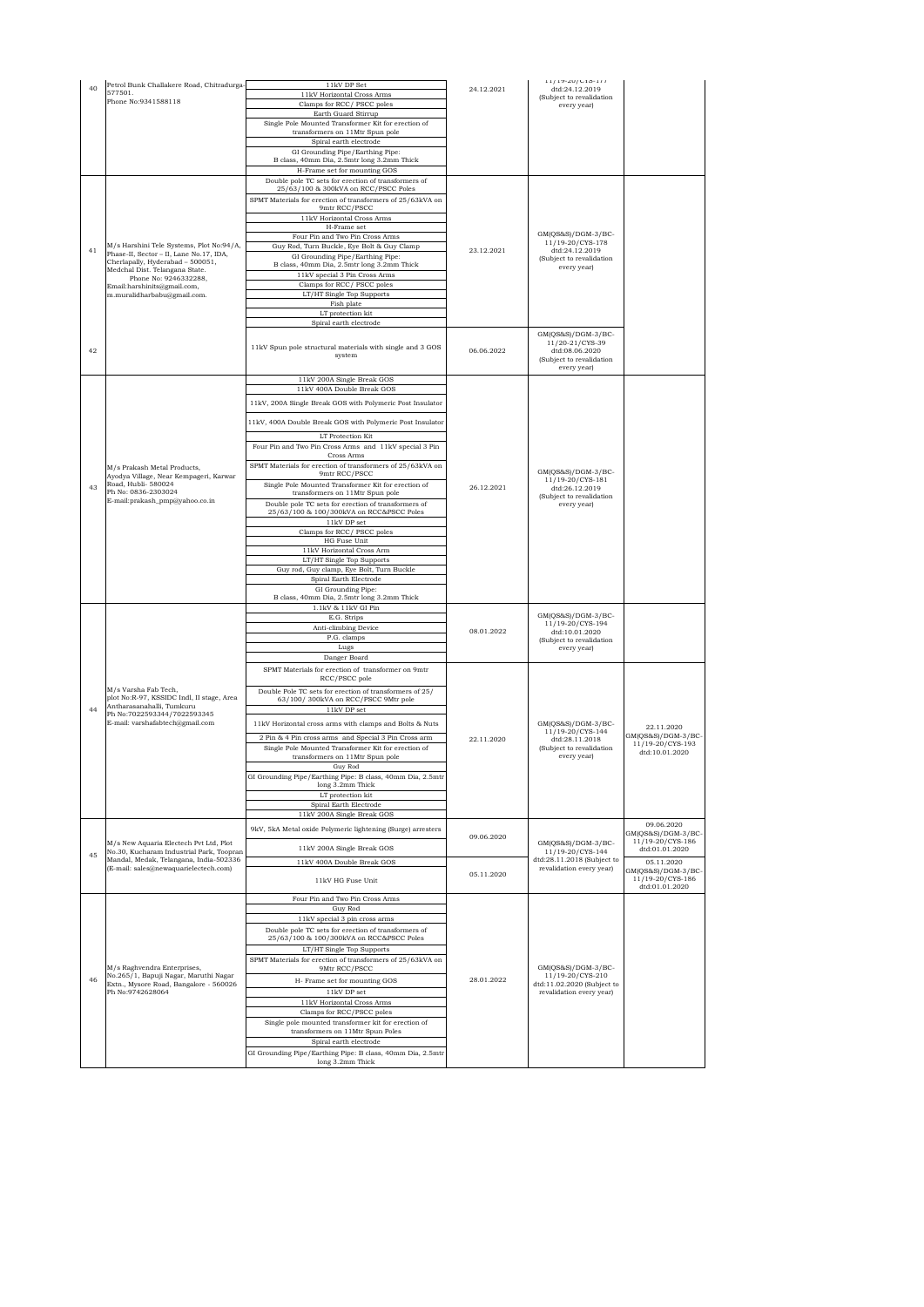| 47 | M/s EASA KRUPA Engineering Pvt. Ltd<br>S.No 160/3A, Amoor Village, Ponneri<br>Taluk, Tiruvallur District, Tamilnadu (Ph<br>No: 9566188111, 9500084940)<br>(E-mail: planning@easakrupa.com,<br>admin@easakrupa.com) | Pre-fabricated structures for mounting distribution<br>transformers and Line materials.                                                                                                    | 14.11.2020 | GM(QS&S)/DGM-3/BC-<br>11/19-20/CYS-138<br>dtd:22.11.2020 (Subject to<br>revalidation every year)   | 14.11.2020<br>GM(QS&S)/DGM-3/ BC<br>11/19-20/CYS-208<br>dtd:5.02.2020 |
|----|--------------------------------------------------------------------------------------------------------------------------------------------------------------------------------------------------------------------|--------------------------------------------------------------------------------------------------------------------------------------------------------------------------------------------|------------|----------------------------------------------------------------------------------------------------|-----------------------------------------------------------------------|
|    |                                                                                                                                                                                                                    | H.G. Fuse Unit                                                                                                                                                                             |            |                                                                                                    |                                                                       |
|    |                                                                                                                                                                                                                    | LT Protections Kit                                                                                                                                                                         |            |                                                                                                    |                                                                       |
|    |                                                                                                                                                                                                                    | DOLO cutouts                                                                                                                                                                               |            |                                                                                                    |                                                                       |
|    |                                                                                                                                                                                                                    | G I Grounding Pipe                                                                                                                                                                         |            |                                                                                                    |                                                                       |
|    |                                                                                                                                                                                                                    | B-class, 42mm Dia, 2.5mtrs long, 3.2mm thick with<br>G.I. wire & Guy Wire                                                                                                                  |            |                                                                                                    |                                                                       |
|    | M/s Orange Power T & D Equipments Pvt<br>Ltd                                                                                                                                                                       | <b>PVC</b> Pipes                                                                                                                                                                           |            |                                                                                                    |                                                                       |
|    | Regd Off No: 2, Small Scale Industrial<br>Area, 1st Cross, Rajajinagar, Bangalore -<br>560010 (Factory Unit: No.233, KIADB                                                                                         | Spiral Earth Electrode                                                                                                                                                                     |            | $GM(QS&S)/DGM-3/BC-$<br>11/19-20/CYS-219                                                           |                                                                       |
| 48 | Industrial Area, 3rd phase, Malur-<br>563130, (Kolar Dist))                                                                                                                                                        | Spacers for DTC Wiring                                                                                                                                                                     | 28.02.2022 | dtd:05.03.2020 (Subject to<br>revalidation every year)                                             |                                                                       |
|    | E-mail: orange.power@rediffmail.com<br>Ph no:9845243011.                                                                                                                                                           | PG clamps & Lugs                                                                                                                                                                           |            |                                                                                                    |                                                                       |
|    |                                                                                                                                                                                                                    | Danger Board                                                                                                                                                                               |            |                                                                                                    |                                                                       |
|    |                                                                                                                                                                                                                    | Alkathine tubes                                                                                                                                                                            |            |                                                                                                    |                                                                       |
|    |                                                                                                                                                                                                                    | <b>Bolts and Nuts</b>                                                                                                                                                                      |            |                                                                                                    |                                                                       |
|    |                                                                                                                                                                                                                    | 11kV & 1.1kV GI Pins                                                                                                                                                                       |            |                                                                                                    |                                                                       |
|    |                                                                                                                                                                                                                    | 11kV 200A Single Break GOS (Ceramic Type)                                                                                                                                                  |            |                                                                                                    |                                                                       |
|    |                                                                                                                                                                                                                    | LT Protection Kit                                                                                                                                                                          |            |                                                                                                    |                                                                       |
|    |                                                                                                                                                                                                                    | GI Grounding Pipes<br>Spiral earth electrodes                                                                                                                                              |            |                                                                                                    |                                                                       |
|    |                                                                                                                                                                                                                    | Bolts & Nuts                                                                                                                                                                               |            |                                                                                                    |                                                                       |
|    | M/s Vijaya Sales Corporation, No: 49, SSI<br>Area, 4th cross, Rajajinagar, 5th Block,                                                                                                                              | GI Wire, Barbed wire & Guy Wire<br>PG clamps & lugs                                                                                                                                        |            | $GM(QS&S)/DGM-3/BC-$<br>11/18-19/CYS-117<br>dtd:17.10.2018 (Subject to<br>revalidation every year) | 15.10.2020                                                            |
| 49 | Bangalore.<br>Ph No:080 23200108/ 9880633011                                                                                                                                                                       | Alkathine tubes                                                                                                                                                                            | 15.10.2020 |                                                                                                    | GM(QS&S)/DGM-3/BC-<br>11/19-20/CYS-222                                |
|    | E-mail: vijayasalescorpn@rediffmail.com                                                                                                                                                                            | Earthing rod/ Hickory rod<br>BPL kit(PVC pipe, bend, Aerial fuse board, service wire                                                                                                       |            |                                                                                                    | dtd:11.03.2020                                                        |
|    |                                                                                                                                                                                                                    | switch, socket)<br>PVC lead wire                                                                                                                                                           |            |                                                                                                    |                                                                       |
|    |                                                                                                                                                                                                                    | HG Fuse unit<br>Danger Board                                                                                                                                                               |            |                                                                                                    |                                                                       |
|    |                                                                                                                                                                                                                    | Four Pin and Two Pin Cross Arms                                                                                                                                                            |            |                                                                                                    |                                                                       |
|    | M/s Hari Krishna Electrical Works,<br>Sy No:80/3, Koratagere,<br>Urdigere Main Road,                                                                                                                               | 11kV Special 3 pin cross arm<br>11 kV Horizontal Cross Arm                                                                                                                                 |            |                                                                                                    |                                                                       |
|    |                                                                                                                                                                                                                    | LT/HT single top support                                                                                                                                                                   |            |                                                                                                    |                                                                       |
|    |                                                                                                                                                                                                                    | Single Pole Mounted Transformer Kit for erection of<br>Transformers on 11Mtr Spun Pole                                                                                                     |            |                                                                                                    |                                                                       |
|    |                                                                                                                                                                                                                    | Double pole TC sets for erection of transformers of<br>25/63/100 & 100/300kVA on RCC/PSCC Poles                                                                                            |            | GM(QS&S)/DGM-3/BC-<br>11/19-20/CYS-226                                                             |                                                                       |
| 50 | Koratagere - 572129,<br>Tumkur Dist                                                                                                                                                                                | SPMT Materials for erection of transformers of 25/63kVA on<br>9mtr RCC/PSCC                                                                                                                | 05.03.2022 | dtd:13.03.2020 (Subject to<br>revalidation every year)                                             |                                                                       |
|    | Ph No: 9606135191                                                                                                                                                                                                  | G I Grounding Pipe                                                                                                                                                                         |            |                                                                                                    |                                                                       |
|    |                                                                                                                                                                                                                    | B-class, 42mm Dia, 2.5mtrs long, 3.2mm thick with<br>bolts & nuts, GI strip & washers complete                                                                                             |            |                                                                                                    |                                                                       |
|    |                                                                                                                                                                                                                    | Danger Board<br>Guy rod, Guy clamp, Eye Bolt                                                                                                                                               |            |                                                                                                    |                                                                       |
|    |                                                                                                                                                                                                                    | PG clamps<br>Aluminium Lugs/Copper Lugs                                                                                                                                                    |            |                                                                                                    |                                                                       |
|    |                                                                                                                                                                                                                    | Four Pin and Two Pin Cross Arms                                                                                                                                                            |            |                                                                                                    |                                                                       |
|    |                                                                                                                                                                                                                    | 11kV Special 3 pin cross arm<br>11 kV Horizontal Cross Arm                                                                                                                                 |            |                                                                                                    |                                                                       |
|    |                                                                                                                                                                                                                    | LT/HT single top support<br>Danger Board                                                                                                                                                   |            |                                                                                                    |                                                                       |
|    |                                                                                                                                                                                                                    | G I Grounding Pipe                                                                                                                                                                         |            |                                                                                                    |                                                                       |
|    | M/s Sampurna Enterprises,<br>Plot No: R-3 & 18, KSSIDC Ltd, Industrial                                                                                                                                             | B-class, 42mm Dia, 2.5mtrs long, 3.2mm thick with<br>bolts & nuts, GI strip & washers complete                                                                                             |            | GM(OS&S)/DGM-3/BC-                                                                                 |                                                                       |
| 51 | Estate, Hosahalli Camp, Sindhanur -<br>584148                                                                                                                                                                      | Anchor Rod<br>Double pole TC sets for erection                                                                                                                                             | 02.03.2022 | 11/20-21/CYS-01<br>dtd:15.04.2020                                                                  |                                                                       |
|    | Ph No: 9739384442,9742243677<br>E-mail:<br>sampurnaenterprises14@gmail.com                                                                                                                                         | SPMT Materials for erection of transformers of 25/63kVA on<br>RCC/PSCC 9mtr Pole                                                                                                           |            | (Subject to revalidation<br>every year)                                                            |                                                                       |
|    |                                                                                                                                                                                                                    | Guy rod, Turn Buckle, Eye Bolt & Guy clamp,                                                                                                                                                |            |                                                                                                    |                                                                       |
|    |                                                                                                                                                                                                                    | Spiral earth electrodes<br>RCC/PSCC Pole clamps                                                                                                                                            |            |                                                                                                    |                                                                       |
|    |                                                                                                                                                                                                                    | 11kV 200A Single Break GOS                                                                                                                                                                 |            |                                                                                                    |                                                                       |
|    |                                                                                                                                                                                                                    | LT Protection kit<br>HG Fuse Unit                                                                                                                                                          |            |                                                                                                    |                                                                       |
|    |                                                                                                                                                                                                                    | Permanently lubricated HDPE Pipes &Ducts -50/42mm                                                                                                                                          | 17.07.2022 | $GM(QS&S)/DGM-3/BC-$<br>11/20-21/CYS-06<br>dtd:20.04.2020                                          |                                                                       |
|    | M/s Dura-line India Pvt Ltd., Plot No: SP-<br>1/33(B), RIICO Indl.Area, Neemrana-<br>301705, AlwarDist, Rajasthan                                                                                                  |                                                                                                                                                                                            |            | (Subject to revalidation<br>every year)                                                            |                                                                       |
| 52 | (Factory: Unit 3: Plot No: SP 14 D, RIICO<br>Indl.Area, Neemrana-301705, AlwarDist,<br>Rajasthan &<br>Unit 4: No:114& 115, Railway station<br>road, Thimmapur Village, Kotturmandal,                               | . HDPE power duct with 3 layers (Outer colour of the duct<br>shall be red with three white stripes, Middle layer is<br>translucent in colour& inner layer silicore ) 110mm out<br>diameter |            | GM(Q,S&S)/DGM-3/BC-<br>11/16-17/Cys-177                                                            | 03.02.2021<br>GM(Q,S&S)/DGM-3/BC                                      |
|    | RangareddyDist, Telangana                                                                                                                                                                                          | . HDPE power duct with3 layers (Outer colour of the duct<br>shall be red with three white stripes, Middle layer is<br>translucent in colour& inner layer silicore ) 160mm out<br>diameter  | 03.02.2022 | dated:01.03.2017<br>(Subject to revalidation<br>every year)                                        | 11/20-21/Cys-07<br>dated:20.04.2020                                   |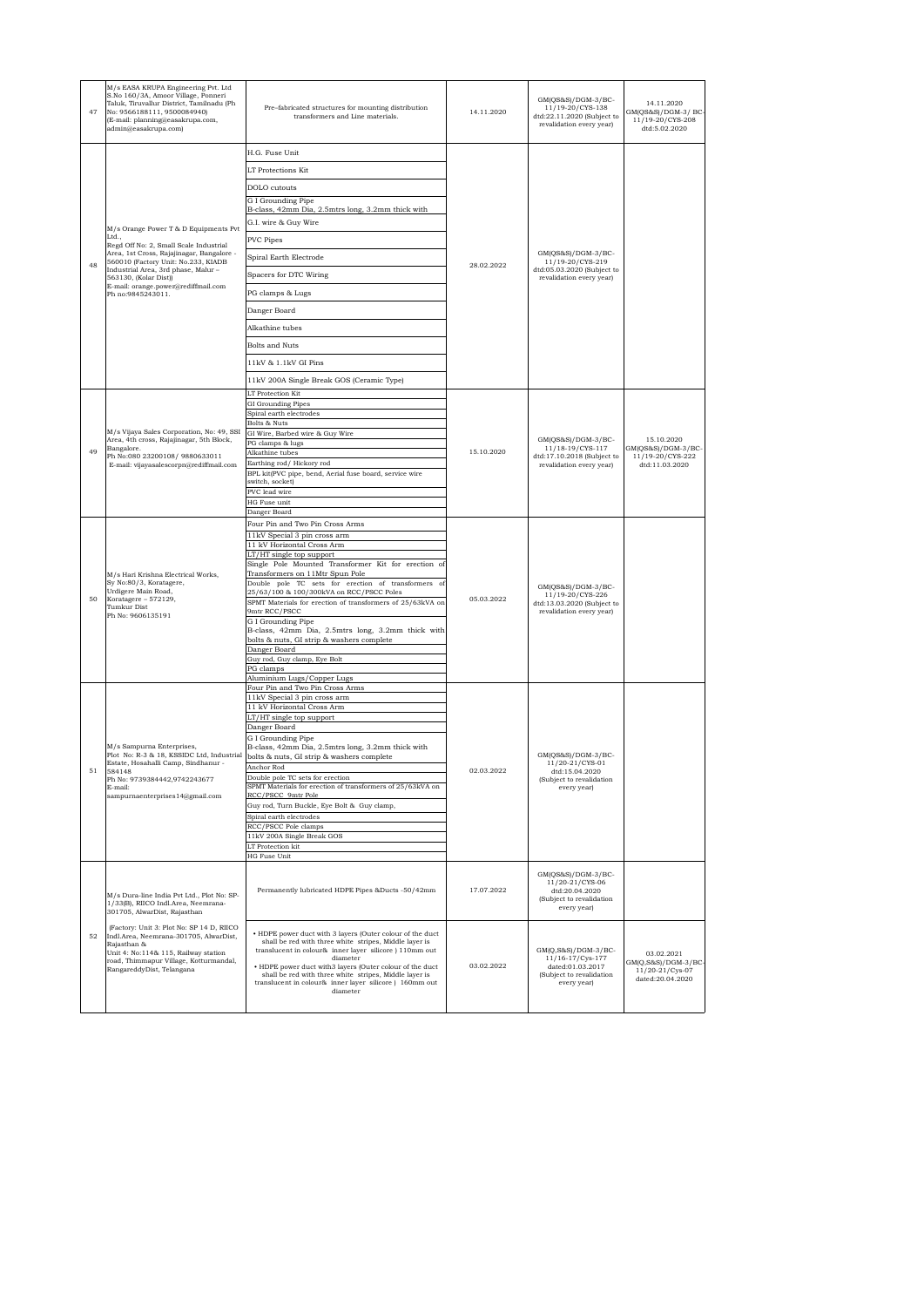|    | M/s Roopa Construction Company, Regd<br>office: Jyothi building, maidan road,                                                                                            | 4 pin X arms & 2 Pin Cross Arms                                                                                      |            |                                                                |  |
|----|--------------------------------------------------------------------------------------------------------------------------------------------------------------------------|----------------------------------------------------------------------------------------------------------------------|------------|----------------------------------------------------------------|--|
|    |                                                                                                                                                                          | Special 3 pin cross arm                                                                                              |            |                                                                |  |
|    |                                                                                                                                                                          | 11kV Horizontal cross arm                                                                                            |            |                                                                |  |
|    |                                                                                                                                                                          | G.I pipe<br>Guy rod                                                                                                  |            |                                                                |  |
|    | Mangalore-575001                                                                                                                                                         | H-frame set for mounting GOS                                                                                         |            | $GM(Q, S\&S)/DGM-3/BC-$<br>11/20-21/Cys-21                     |  |
| 53 | (Factory unit: Kuthanoor village 83,<br>Callicut road, kuthanoor village,                                                                                                | $11\mathrm{kV}$ DP set                                                                                               | 20.04.2022 | dated:27.05.2020                                               |  |
|    | Chamrajnagar-571313)                                                                                                                                                     | Clamps for RCC/PSCC poles                                                                                            |            | (Subject to revalidation<br>every year)                        |  |
|    | Ph No:0824-2426976                                                                                                                                                       | Spiral earth electrode<br>SPMT material for erection of transformers of 25/63 kVA on                                 |            |                                                                |  |
|    |                                                                                                                                                                          | 9mtr RCC / PSCC poles                                                                                                |            |                                                                |  |
|    |                                                                                                                                                                          | Double pole TC set for erection of transformers of<br>25/63/100kVA & 100/300kVA on 9mtr RCC/PSCC poles               |            |                                                                |  |
| 54 | M/s Ductrove Innovations Private Ltd.,<br>No:41, Karnataka Industrial Area<br>Development board, Industrial area<br>Chikkaballapur-562 101<br>Email id:info@ductrove.com | Permanently lubricated HDPE Pipes & Ducts -50/42mm,<br>$40/33$ mm                                                    | 29.05.2025 | $GM(Q, S&S)/DGM-3/BC-$<br>11/20-21/Cys-128<br>dated:22.09.2020 |  |
|    |                                                                                                                                                                          | Four Pin and Two Pin Cross Arms                                                                                      |            |                                                                |  |
|    |                                                                                                                                                                          | 11kV Special 3 pin cross arm                                                                                         |            |                                                                |  |
|    |                                                                                                                                                                          | Guy rod                                                                                                              |            |                                                                |  |
|    | M/s Sri Bhairaveshwara Industries,                                                                                                                                       | 11 kV Horizontal Cross Arm<br>LT/HT single top support                                                               |            |                                                                |  |
|    | Sy No.76, Plot No.49,<br>Sri Bhairaveshwara Industries,                                                                                                                  | Clamps for RCC/ PSCC poles                                                                                           |            | $GM(Q, S&S)/DGM-3/BC-$<br>11/20-21/Cys-36                      |  |
| 55 | 2nd phase, Kasaba Hobli, Nosagere                                                                                                                                        | 11kV DP set                                                                                                          |            | dated:02.062020                                                |  |
|    | Village, Malur, KIADB Industrial Area,                                                                                                                                   | SPMT Materials for erection of transformers of                                                                       | 30.05.2022 | (Subject to revalidation                                       |  |
|    | Kolar<br>Ph No: 8892969394                                                                                                                                               | 25/63kVA on 9mtr RCC/PSCC pole                                                                                       |            | every year)                                                    |  |
|    |                                                                                                                                                                          | Double pole TC sets for erection of transformers of<br>25/63/100 & 100/300kVA on RCC/PSCC Poles                      |            |                                                                |  |
|    |                                                                                                                                                                          | Single Pole Mounted Transformer Kit for erection of                                                                  |            |                                                                |  |
|    |                                                                                                                                                                          | Transformers on 11Mtr Spun Pole                                                                                      |            |                                                                |  |
|    |                                                                                                                                                                          | 11 kV Horizontal Cross Arm                                                                                           |            |                                                                |  |
|    |                                                                                                                                                                          | Four Pin and Two Pin Cross Arms<br>11kV Special 3 pin cross arm                                                      |            |                                                                |  |
|    |                                                                                                                                                                          | Guy rod                                                                                                              |            |                                                                |  |
|    |                                                                                                                                                                          | Clamps for RCC/ PSCC poles                                                                                           |            |                                                                |  |
|    | M/s Divya Industries,                                                                                                                                                    | Spiral Earth Electrode                                                                                               |            | $GM(Q,S\&S)/DGM-3/BC-$                                         |  |
|    | #71, Behind Maruthi wines, Narasimha<br>swamy layout,                                                                                                                    | LT/HT single top support                                                                                             |            | 11/20-21/Cvs-48                                                |  |
| 56 | Laggere Ring road, Laggere,<br>Bangalore-560058<br>Ph No: 9945707646                                                                                                     | SPMT Materials for erection of transformers of<br>25/63kVA on 9mtr RCC/PSCC pole                                     | 29.05.2022 | dated:19.062020<br>(Subject to revalidation                    |  |
|    |                                                                                                                                                                          | Double pole TC sets for erection of transformers of<br>25/63/100 & 100/300kVA on RCC/PSCC Poles                      |            | every year)                                                    |  |
|    |                                                                                                                                                                          | G I Grounding Pipe<br>B-class, 42mm Dia, 2.5mtrs long, 3.2mm thick with<br>bolts & nuts, GI strip & washers complete |            |                                                                |  |
|    |                                                                                                                                                                          | 11kV DP set                                                                                                          |            |                                                                |  |
|    |                                                                                                                                                                          | 11 kV Horizontal Cross Arm                                                                                           |            |                                                                |  |
|    |                                                                                                                                                                          | Four Pin and Two Pin Cross Arms<br>Clamps for RCC/ PSCC poles                                                        |            |                                                                |  |
|    |                                                                                                                                                                          | SPMT Materials for erection of transformers<br>of                                                                    |            |                                                                |  |
|    |                                                                                                                                                                          | 25/63kVA on 9mtr RCC/PSCC pole                                                                                       |            |                                                                |  |
|    |                                                                                                                                                                          | Single Pole Mounted Transformer Kit for erection of                                                                  |            |                                                                |  |
|    |                                                                                                                                                                          | Transformers on 11Mtr Spun Pole<br>Double pole TC sets for erection of transformers of                               |            |                                                                |  |
|    | M/s Siri and Co.,<br>Plot No.82, Survey No: 24, Jai matha Rice<br>Industries, Antharasanahalli Industrial                                                                | 25/63/100 & 100/300kVA on RCC/PSCC Poles                                                                             |            | $GM(Q, S&S)/DGM-3/BC-$<br>11/20-21/Cys-60                      |  |
| 57 | are, Tumkur-572106 Mob No:                                                                                                                                               | LT/HT single top support                                                                                             | 17.07.2022 | dated:17.07.2020<br>(Subject to revalidation                   |  |
|    | 9900050508, 9481367126                                                                                                                                                   | Guy Set<br>H Frame set                                                                                               |            | every year)                                                    |  |
|    |                                                                                                                                                                          | Spiral Earth Electrode                                                                                               |            |                                                                |  |
|    |                                                                                                                                                                          | G I Grounding Pipe                                                                                                   |            |                                                                |  |
|    |                                                                                                                                                                          | B-class, 42mm Dia, 2.5mtrs long, 3.2mm thick with                                                                    |            |                                                                |  |
|    |                                                                                                                                                                          | bolts & nuts, GI strip & washers complete                                                                            |            |                                                                |  |
|    |                                                                                                                                                                          | Earth Guard Stirrup<br>11kV Danger Board                                                                             |            |                                                                |  |
|    |                                                                                                                                                                          | 11kV DP set                                                                                                          |            |                                                                |  |
|    |                                                                                                                                                                          | Fish plate                                                                                                           |            |                                                                |  |
|    |                                                                                                                                                                          | SPMT Materials for erection of transformers of 25/63kVA on<br>9mir RCC/PSCC                                          |            |                                                                |  |
|    |                                                                                                                                                                          | Double pole TC sets for erection of transformers of                                                                  |            |                                                                |  |
|    |                                                                                                                                                                          | 25/63/100 & 100/300kVA on RCC/PSCC Poles                                                                             |            |                                                                |  |
|    |                                                                                                                                                                          | 11 kV Horizontal Cross Arm                                                                                           |            |                                                                |  |
|    |                                                                                                                                                                          | LT/HT single top support<br>Four Pin and Two Pin Cross Arms                                                          |            |                                                                |  |
|    | M/s Shah Fab Tech,<br>Plot No:712/A, 4th cross, Karur Industrial                                                                                                         | 11kV Special 3 pin cross arm                                                                                         |            |                                                                |  |
|    | Area, Harihar Road, Davanagere -577004.                                                                                                                                  | Spiral Earth Electrode                                                                                               |            | $GM(Q, S\&S)/DGM-3/BC-$                                        |  |
| 58 | (Ph No:                                                                                                                                                                  | Clamps for RCC/ PSCC poles                                                                                           | 07.08.2022 | 11/20-21/Cys-68<br>dated:11.08.2020                            |  |
|    | 8553918991, 9844444133)<br>(E-mail:                                                                                                                                      | $11\mathrm{kV}$ DP set                                                                                               |            | (Subject to revalidation                                       |  |
|    | shahfabtech2017@gmail.com)                                                                                                                                               | H frame set                                                                                                          |            | every year)                                                    |  |
|    |                                                                                                                                                                          | G I Grounding Pipe<br>B-class, 42mm Dia, 2.5mtrs long, 3.2mm thick with bolts &                                      |            |                                                                |  |
|    |                                                                                                                                                                          | nuts, GI strip & washers complete                                                                                    |            |                                                                |  |
|    |                                                                                                                                                                          | Fish plate                                                                                                           |            |                                                                |  |
|    |                                                                                                                                                                          | Earth Guard Stirrup                                                                                                  |            |                                                                |  |
|    |                                                                                                                                                                          | Guy set (Insulator & GI Wire has to be purchased by<br>BESCOM approved vendors)                                      |            |                                                                |  |
|    |                                                                                                                                                                          | Bolts & Nuts                                                                                                         |            |                                                                |  |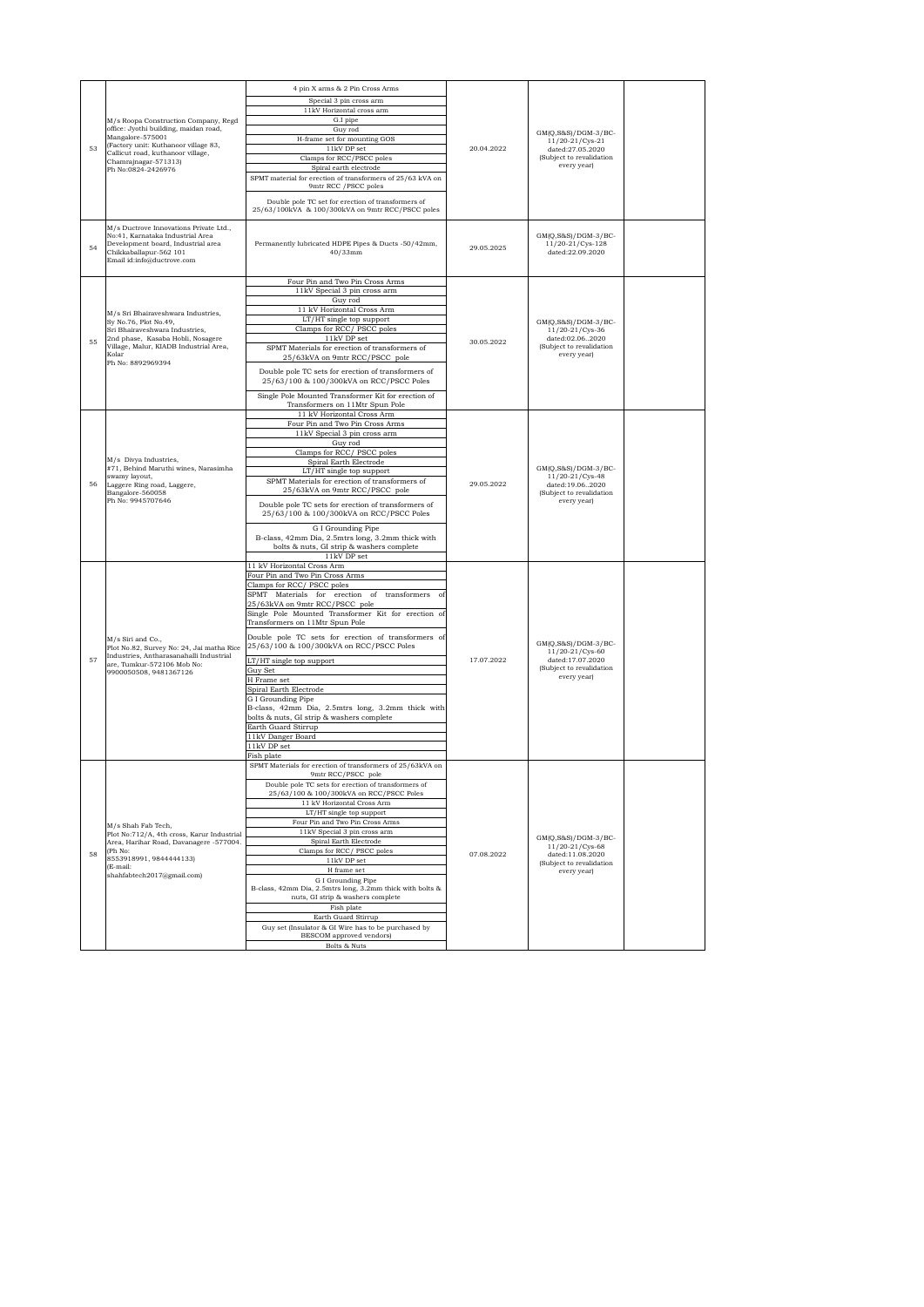|    |                                                                                                                                                                                                                         | 11 kV Horizontal Cross Arm<br>Four Pin and Two Pin Cross Arms<br>11kV Special 3 pin cross arm<br>Guy rod, Guy clamp, Eye Bolt, Turn Buckle<br>Clamps for RCC/PSCC poles<br>Spiral Earth Electrode<br>LT/HT single top support                                                                                                                                                                                                                                                                                         |            |                                                                                                       |  |
|----|-------------------------------------------------------------------------------------------------------------------------------------------------------------------------------------------------------------------------|-----------------------------------------------------------------------------------------------------------------------------------------------------------------------------------------------------------------------------------------------------------------------------------------------------------------------------------------------------------------------------------------------------------------------------------------------------------------------------------------------------------------------|------------|-------------------------------------------------------------------------------------------------------|--|
| 59 | M/s SSK Engineering & Fabrication<br>Works.<br>Survey No: 6/5, Rattihalli - Byadagi Road,<br>Makari, Hirekerur(Tq.), Haveri(Dist).<br>Ph No: 9902750376/9900350068                                                      | SPMT Materials for erection of transformers of 25/63kVA on<br>9mtr RCC/PSCC pole<br>Double pole TC sets for erection of transformers of<br>25/63/100 & 100/300kVA on RCC/PSCC Poles<br>$11\mathrm{kV}$ & $1.1\mathrm{kV}$ GI Pins<br>G I Grounding Pipe<br>B-class, 42mm Dia, 2.5mtrs long, 3.2mm thick with bolts &<br>nuts, GI strip & washers complete<br>Fish plate<br>Earth Guard Stirrup<br>11kV DP set                                                                                                         | 29.05.2022 | GM(Q,S&S)/DGM-3/BC-<br>11/20-21/Cys-72<br>dated:12.08.2020<br>(Subject to revalidation<br>every year) |  |
|    |                                                                                                                                                                                                                         | PG clamps<br>11kV Special three pin cross arm<br>Four and Two pin cross arms<br>11kV Horizontal cross arm                                                                                                                                                                                                                                                                                                                                                                                                             |            |                                                                                                       |  |
| 60 | M/s Kronax Engineering & Pressure<br>Vessels LLP, No.823/1A, 823/1B, Near<br>Kodikonda checkpost, kodur Village,<br>Chillamathur, Anantapur District, Andhra<br>Pradesh(AP)                                             | LT & HT single top support<br>Guy set (Insulator & GI wire has to be purchased by<br><b>BESCOM</b> approved Vendors<br>Spiral Earth Electrode<br>G I Grouding Pipe<br>B-class, 42mm Dia, 2.5mtrs long, 3.2mm thick<br>Spacer for DTC wiring<br>Danger Board                                                                                                                                                                                                                                                           | 17.08.2022 | $GM(QS&S)/DGM-3/BC-$<br>11/20-21/CYS-93<br>dtd:18.08.2020                                             |  |
|    | Contact No: +91 9980568975<br>Email: info@kronax.in                                                                                                                                                                     | Earth Guard Stirrup<br>11kV DP set<br>Single Pole Mounted Transformer Kit for erection of<br>Transformers on 11Mtr Spun Poles<br>Double Pole TC sets for erection of transformers of<br>25/63/100kVA & 100/300kVA on RCC/PSCC 9Mtr pole<br>SPMT Materials for erection of transformer on 25/63kVA on<br>9mtr RCC/PSCC pole<br>H Frame for mounting GOS<br>RCC/PSCC pole clamps                                                                                                                                        |            | (Subject to revalidation<br>every year)                                                               |  |
|    |                                                                                                                                                                                                                         | SPMT Materials for erection of transformers of<br>25/63kVA on 9mtr RCC/PSCC pole<br>Double pole TC sets for erection of transformers of                                                                                                                                                                                                                                                                                                                                                                               |            |                                                                                                       |  |
| 61 | M/s SGP Industries, Madapatna, Near<br>Vinayaka Engg Works, Harragadde post,<br>Jigani Hobli, Anekal Taluk, Bangalore -<br>560105 (E-mail: sgp_indl@rediffmail.com)<br>(PH. No: 9591075579, 8050777535,<br>8951892319). | 25/63/100 & 100/300kVA on RCC/PSCC Poles<br>11 kV Horizontal Cross Arm<br>LT/HT single top support<br>Four Pin and Two Pin Cross Arms<br>Clamps for RCC/ PSCC poles<br>11kV DP set<br>PG clamps & Lugs<br>G I Grounding Pipe<br>B-class, 42mm Dia, 2.5mtrs long, 3.2mm thick with<br>bolts & nuts, GI Pipe/strip & washers complete                                                                                                                                                                                   | 20.08.2022 | GM(QS&S)/DGM-3/BC-<br>11/20-21/CYS-95<br>dtd:24.08.2020<br>(Subject to revalidation<br>every year)    |  |
|    |                                                                                                                                                                                                                         | H Frame set<br>Fish plate<br>Earth Guard Stirrup<br>11kV Danger Board<br>Alkathine tubes<br>Anticlimbing Device<br>Guy set (Insulator & GI Wire has to be purchased by<br>BESCOM approved vendors)<br>Single Pole Mounted Transformer Kit for erection of<br>Transformers on 11Mtr Spun Pole                                                                                                                                                                                                                          |            |                                                                                                       |  |
| 62 | M/s RGV Enterprises,<br>No:2, 3, Sri Lakshmi Venkataramana<br>Layout,<br>Behind Basavanahalli Railway station,<br>Nelamangala-562123, Bangalore.<br>Phone No: 9591442150, 9449563179,<br>9945293959                     | 11kV Horizontal cross arm<br>LT/HT single top support<br>Four Pin and Two Pin Cross Arms<br>Clamps for RCC/ PSCC poles<br>G I Grounding Pipe<br>B-class, 42mm Dia, 2.5mtrs long, 3.2mm thick with<br>bolts & nuts, GI Pipe/strip & washers complete<br>11kV DP set<br>Guy Rod<br>11kV Special three pin cross arm<br>Single Pole Mounted Transformer Kit for erection of<br>Transformers on 11Mtr Spun Pole<br>Double Pole TC sets for erection of transformers of<br>25/63/100kVA & 100/300kVA on RCC/PSCC 9Mtr pole | 04.09.2022 | GM(QS&S)/DGM-3/BC-<br>11/20-21/CYS-108<br>dtd:05.09.2020<br>(Subject to revalidation<br>every year)   |  |
|    |                                                                                                                                                                                                                         | SPMT Materials for erection of transformer on 25/63kVA on<br>9mtr RCC/PSCC pole<br>PG clamps<br>Spiral Earth Electrode                                                                                                                                                                                                                                                                                                                                                                                                |            |                                                                                                       |  |
| 63 | M/s Malu Wires,<br>Sy No. 247, Village Kadnur Hobli Madhure 8 SWG GI Wire<br>Tq Doddaballapura Dist, Bangalore North-<br>561 204<br>Ph No:080-22266768<br>E-mail:maluwires@gmail.com                                    | 7/10 Guy Wire                                                                                                                                                                                                                                                                                                                                                                                                                                                                                                         | 04.09.2022 | $GM(QS&S)/DGM-3/BC-$<br>11/20-21/CYS-104<br>dtd:05.09.2020<br>(Subject to revalidation<br>every year) |  |
|    |                                                                                                                                                                                                                         | Guy rod, Guy clamp, Eye Bolt, Turn buckle                                                                                                                                                                                                                                                                                                                                                                                                                                                                             |            |                                                                                                       |  |
|    |                                                                                                                                                                                                                         | Four Pin and Two Pin Cross Arms                                                                                                                                                                                                                                                                                                                                                                                                                                                                                       |            |                                                                                                       |  |
|    |                                                                                                                                                                                                                         | 11kV Special three pin cross arm<br>1.1kV & 11kV GI pin                                                                                                                                                                                                                                                                                                                                                                                                                                                               |            |                                                                                                       |  |
| 64 | M/s Asian Fab Tec Limited,<br>Plot No.15, II phase, Peenya Industrial<br>Area,<br>Bangalore - 58<br>Ph No. 9945239701,<br>23720304, 23724704                                                                            | G I Grounding Pipe<br>B-class, 42mm Dia, 2.5mtrs long, 3.2mm thick with<br>bolts & nuts, GI Pipe/strip & washers complete                                                                                                                                                                                                                                                                                                                                                                                             | 05.09.2022 | $GM(QS&S)/DGM-3/BC-$<br>11/20-21/CYS-113<br>dtd:07.09.2020<br>(Subject to revalidation<br>every year) |  |
|    | E-mail: asianfabtec@gmail.com                                                                                                                                                                                           | Earth Guard stirrup<br>Spiral Earth Electrode                                                                                                                                                                                                                                                                                                                                                                                                                                                                         |            |                                                                                                       |  |
|    |                                                                                                                                                                                                                         | LT & HT single top support                                                                                                                                                                                                                                                                                                                                                                                                                                                                                            |            |                                                                                                       |  |
|    |                                                                                                                                                                                                                         | Clamps for RCC/PSCC poles                                                                                                                                                                                                                                                                                                                                                                                                                                                                                             |            |                                                                                                       |  |
|    |                                                                                                                                                                                                                         | 11kV Horizontal cross arm                                                                                                                                                                                                                                                                                                                                                                                                                                                                                             |            |                                                                                                       |  |
|    |                                                                                                                                                                                                                         | Spacer for DTC wiring                                                                                                                                                                                                                                                                                                                                                                                                                                                                                                 |            |                                                                                                       |  |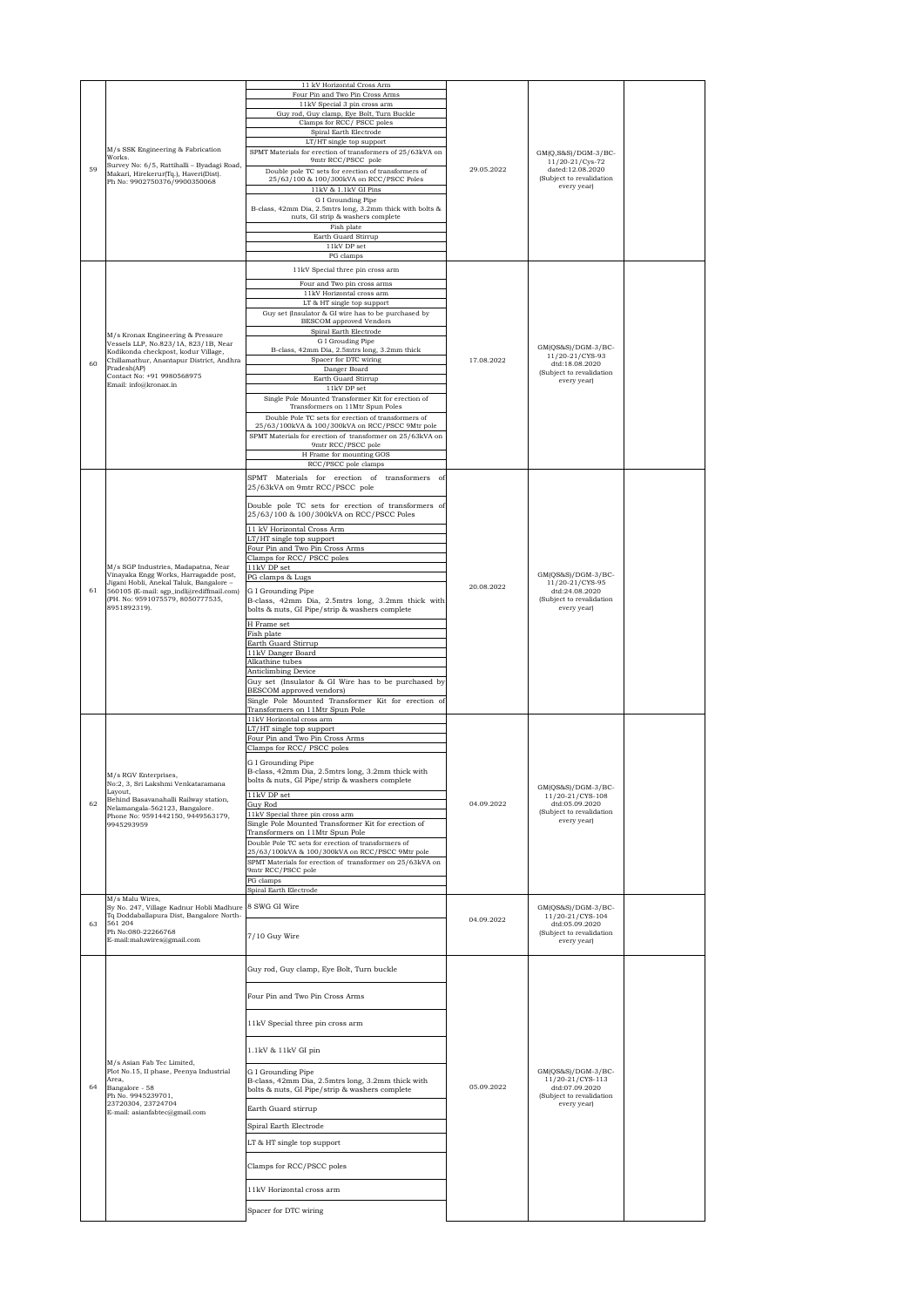|    |                                                                                                                                                                                                                                                                                                                                                                                                      | 11kV Horizontal cross arm                                                                                            |                          |                                                                                                                                                                                                            |                                                                        |
|----|------------------------------------------------------------------------------------------------------------------------------------------------------------------------------------------------------------------------------------------------------------------------------------------------------------------------------------------------------------------------------------------------------|----------------------------------------------------------------------------------------------------------------------|--------------------------|------------------------------------------------------------------------------------------------------------------------------------------------------------------------------------------------------------|------------------------------------------------------------------------|
| 65 |                                                                                                                                                                                                                                                                                                                                                                                                      | Four and Two pin cross arms                                                                                          |                          | $GM(QS&S)/DGM-3/BC-$<br>11/20-21/CYS-114<br>dtd:07.09.2020<br>(Subject to revalidation<br>every year)                                                                                                      |                                                                        |
|    |                                                                                                                                                                                                                                                                                                                                                                                                      | 11kV Special three pin cross arm                                                                                     |                          |                                                                                                                                                                                                            |                                                                        |
|    | M/s Sahara Industries,<br>945,946,947,948/3,5,6, Ground Floor,<br>Opp Vani College, Hiriyur, Chitradurga,<br>Karnataka<br>Ph No: 9845383726                                                                                                                                                                                                                                                          |                                                                                                                      | 05.09.2022               |                                                                                                                                                                                                            |                                                                        |
|    |                                                                                                                                                                                                                                                                                                                                                                                                      | Clamps for RCC/ PSCC poles<br>Double Pole TC sets for erection of transformers of                                    |                          |                                                                                                                                                                                                            |                                                                        |
|    |                                                                                                                                                                                                                                                                                                                                                                                                      | 25/63/100kVA & 100/300kVA on RCC/PSCC 9Mtr pole<br>SPMT Materials for erection of transformer on                     |                          |                                                                                                                                                                                                            |                                                                        |
|    |                                                                                                                                                                                                                                                                                                                                                                                                      | 25/63kVA on 9mtr RCC/PSCC pole<br>Single Pole Mounted Transformer Kit for erection of                                |                          |                                                                                                                                                                                                            |                                                                        |
|    |                                                                                                                                                                                                                                                                                                                                                                                                      | Transformers on 11Mtr Spun Poles                                                                                     |                          |                                                                                                                                                                                                            |                                                                        |
|    |                                                                                                                                                                                                                                                                                                                                                                                                      | LT & HT single top support                                                                                           |                          |                                                                                                                                                                                                            |                                                                        |
|    |                                                                                                                                                                                                                                                                                                                                                                                                      | Guy Rod                                                                                                              |                          |                                                                                                                                                                                                            |                                                                        |
|    |                                                                                                                                                                                                                                                                                                                                                                                                      | H Frame set                                                                                                          |                          |                                                                                                                                                                                                            |                                                                        |
|    |                                                                                                                                                                                                                                                                                                                                                                                                      | Fish plate                                                                                                           |                          |                                                                                                                                                                                                            |                                                                        |
|    |                                                                                                                                                                                                                                                                                                                                                                                                      | Earth Guard Stirrup                                                                                                  |                          |                                                                                                                                                                                                            |                                                                        |
|    |                                                                                                                                                                                                                                                                                                                                                                                                      | Spiral Earth Electrode                                                                                               |                          |                                                                                                                                                                                                            |                                                                        |
|    |                                                                                                                                                                                                                                                                                                                                                                                                      | G I Grounding Pipe<br>B-class, 42mm Dia, 2.5mtrs long, 3.2mm thick with<br>bolts & nuts, GI strip & washers complete |                          |                                                                                                                                                                                                            |                                                                        |
|    |                                                                                                                                                                                                                                                                                                                                                                                                      | 11kV Danger Board                                                                                                    |                          |                                                                                                                                                                                                            |                                                                        |
|    |                                                                                                                                                                                                                                                                                                                                                                                                      | $11kV$ DP set                                                                                                        |                          |                                                                                                                                                                                                            |                                                                        |
|    |                                                                                                                                                                                                                                                                                                                                                                                                      | Four Pin and Two Pin Cross Arms                                                                                      |                          |                                                                                                                                                                                                            |                                                                        |
|    |                                                                                                                                                                                                                                                                                                                                                                                                      | LT/HT single top support                                                                                             |                          |                                                                                                                                                                                                            |                                                                        |
|    |                                                                                                                                                                                                                                                                                                                                                                                                      | Clamps for RCC/PSCC poles<br>11 kV Horizontal Cross Arm                                                              |                          |                                                                                                                                                                                                            |                                                                        |
|    | M/s Srinivasa Concrete Products, Jagalur<br>Road, Alur Village, Davangere.<br>(Ph No: 9448213045, 8553502125)<br>(E-mail:<br>SriSrinivasaele ctricals 16@gmail.com)<br>Sri Ganapathi Industries,<br>Sri Ganapathi, No:42, Venkata Reddy<br>Layout, Doddakallasandra (Behind<br>Syndicate Bank), Kanakapura Main Road,<br>Bangalore - 560062<br>Ph No: 080-65679858/59<br>E-mail: sgindfour@gmail.com | 11kV Special three pin cross arm                                                                                     | 05.09.2022<br>05.09.2022 |                                                                                                                                                                                                            |                                                                        |
|    |                                                                                                                                                                                                                                                                                                                                                                                                      | SPMT Materials for erection of transformers of 25/63kVA on<br>9mtr RCC/PSCC pole                                     |                          |                                                                                                                                                                                                            |                                                                        |
|    |                                                                                                                                                                                                                                                                                                                                                                                                      | Double pole TC sets for erection of transformers of<br>25/63/100 & 100/300kVA on RCC/PSCC Poles                      |                          | GM(QS&S)/DGM-3/BC-<br>11/20-21/CYS-119<br>dtd:10.09.2020<br>(Subject to revalidation<br>every year)<br>GM(OS&S)/DGM-3/BC-<br>11/20-21/CYS-123<br>dtd:15.09.2020<br>(Subject to revalidation<br>every year) |                                                                        |
|    |                                                                                                                                                                                                                                                                                                                                                                                                      | Single Pole Mounted Transformer Kit for erection of                                                                  |                          |                                                                                                                                                                                                            |                                                                        |
| 66 |                                                                                                                                                                                                                                                                                                                                                                                                      | Transformers on 11Mtr Spun Pole<br>G I Grounding Pipe                                                                |                          |                                                                                                                                                                                                            |                                                                        |
|    |                                                                                                                                                                                                                                                                                                                                                                                                      | B-class, 42mm Dia, 2.5mtrs long, 3.2mm thick with bolts &<br>nuts, GI strip & washers complete                       |                          |                                                                                                                                                                                                            |                                                                        |
|    |                                                                                                                                                                                                                                                                                                                                                                                                      | Guy Rod<br>Earth Guard Stirrup                                                                                       |                          |                                                                                                                                                                                                            |                                                                        |
|    |                                                                                                                                                                                                                                                                                                                                                                                                      | Spiral Earth Electrode<br>Guy set (Insulator & GI Wire has to be purchased by                                        |                          |                                                                                                                                                                                                            |                                                                        |
|    |                                                                                                                                                                                                                                                                                                                                                                                                      | BESCOM approved vendors)                                                                                             |                          |                                                                                                                                                                                                            |                                                                        |
|    |                                                                                                                                                                                                                                                                                                                                                                                                      | H - frame set for mounting GOS frame<br>$11\mathrm{kV}$ DP set                                                       |                          |                                                                                                                                                                                                            |                                                                        |
|    |                                                                                                                                                                                                                                                                                                                                                                                                      | Double Pole TC sets for erection of transformers of<br>25/63/100kVA & 100/300kVA on RCC/PSCC 9Mtr pole               |                          |                                                                                                                                                                                                            |                                                                        |
|    |                                                                                                                                                                                                                                                                                                                                                                                                      | G I Grounding Pipe<br>B-class, 42mm Dia, 2.5mtrs long, 3.2mm thick with                                              |                          |                                                                                                                                                                                                            |                                                                        |
|    |                                                                                                                                                                                                                                                                                                                                                                                                      | bolts & nuts, GI strip & washers complete<br>11kV DP set                                                             |                          |                                                                                                                                                                                                            |                                                                        |
|    |                                                                                                                                                                                                                                                                                                                                                                                                      | SPMT Materials for erection of transformer on<br>25/63kVA on 9mtr RCC/PSCC pole                                      |                          |                                                                                                                                                                                                            |                                                                        |
| 67 |                                                                                                                                                                                                                                                                                                                                                                                                      | Single Pole Mounted Transformer Kit for erection of                                                                  |                          |                                                                                                                                                                                                            |                                                                        |
|    |                                                                                                                                                                                                                                                                                                                                                                                                      | Transformers on 11Mtr Spun Poles<br>Clamps for RCC/ PSCC poles                                                       |                          |                                                                                                                                                                                                            |                                                                        |
|    |                                                                                                                                                                                                                                                                                                                                                                                                      | 11kV Horizontal cross arm                                                                                            |                          |                                                                                                                                                                                                            |                                                                        |
|    |                                                                                                                                                                                                                                                                                                                                                                                                      | LT & HT single top support<br>Four and Two pin cross arms                                                            |                          |                                                                                                                                                                                                            |                                                                        |
|    |                                                                                                                                                                                                                                                                                                                                                                                                      | 11kV Special three pin cross arm<br>Fish Plate                                                                       |                          |                                                                                                                                                                                                            |                                                                        |
|    |                                                                                                                                                                                                                                                                                                                                                                                                      | Guy Rod                                                                                                              |                          |                                                                                                                                                                                                            |                                                                        |
|    |                                                                                                                                                                                                                                                                                                                                                                                                      | Spiral Earth Electrode<br>H Frame for mounting GOS                                                                   |                          |                                                                                                                                                                                                            |                                                                        |
|    |                                                                                                                                                                                                                                                                                                                                                                                                      | 11kV 200A Single Break GOS                                                                                           |                          |                                                                                                                                                                                                            |                                                                        |
| 68 | M/s Mangalam Pipes Pvt Ltd., Plot No:241<br>C, 1st stage, Sompura Industrial Area,<br>Nidavanda Village, Hobli - Sompura,<br>Nelamangala Taluk, Banglaore<br>(Email - mangalampipes@gmail.com)                                                                                                                                                                                                       | High Density Polyethylene (HDPE)<br>Pipes: PE 80 PN 6 DN 63 to 160mm                                                 | 16.05.2021               | GM(QS&S)/DGM-3/BC-<br>11/18-19/CYS-87                                                                                                                                                                      | 16.05.2021<br>GM(QS&S)/DGM-3/BC-<br>11/20-21/CYS-133<br>dtd:30.09.2020 |
|    |                                                                                                                                                                                                                                                                                                                                                                                                      |                                                                                                                      | dtd:03.08.2018           |                                                                                                                                                                                                            |                                                                        |
|    |                                                                                                                                                                                                                                                                                                                                                                                                      | High Density Polyethylene (HDPE)<br>Pipes: PE 80 PN 6 DN 180 to 250mm                                                | 31.01.2023               | (Subject to revalidation<br>every year)                                                                                                                                                                    | 25.09.2021<br>GM(QS&S)/DGM-3/BC-<br>11/20-21/CYS-133<br>dtd:30.09.2020 |
|    |                                                                                                                                                                                                                                                                                                                                                                                                      | Single Pole Mounted Transformer Kit for erection of<br>Transformers on 11Mtr Spun Pole                               |                          |                                                                                                                                                                                                            |                                                                        |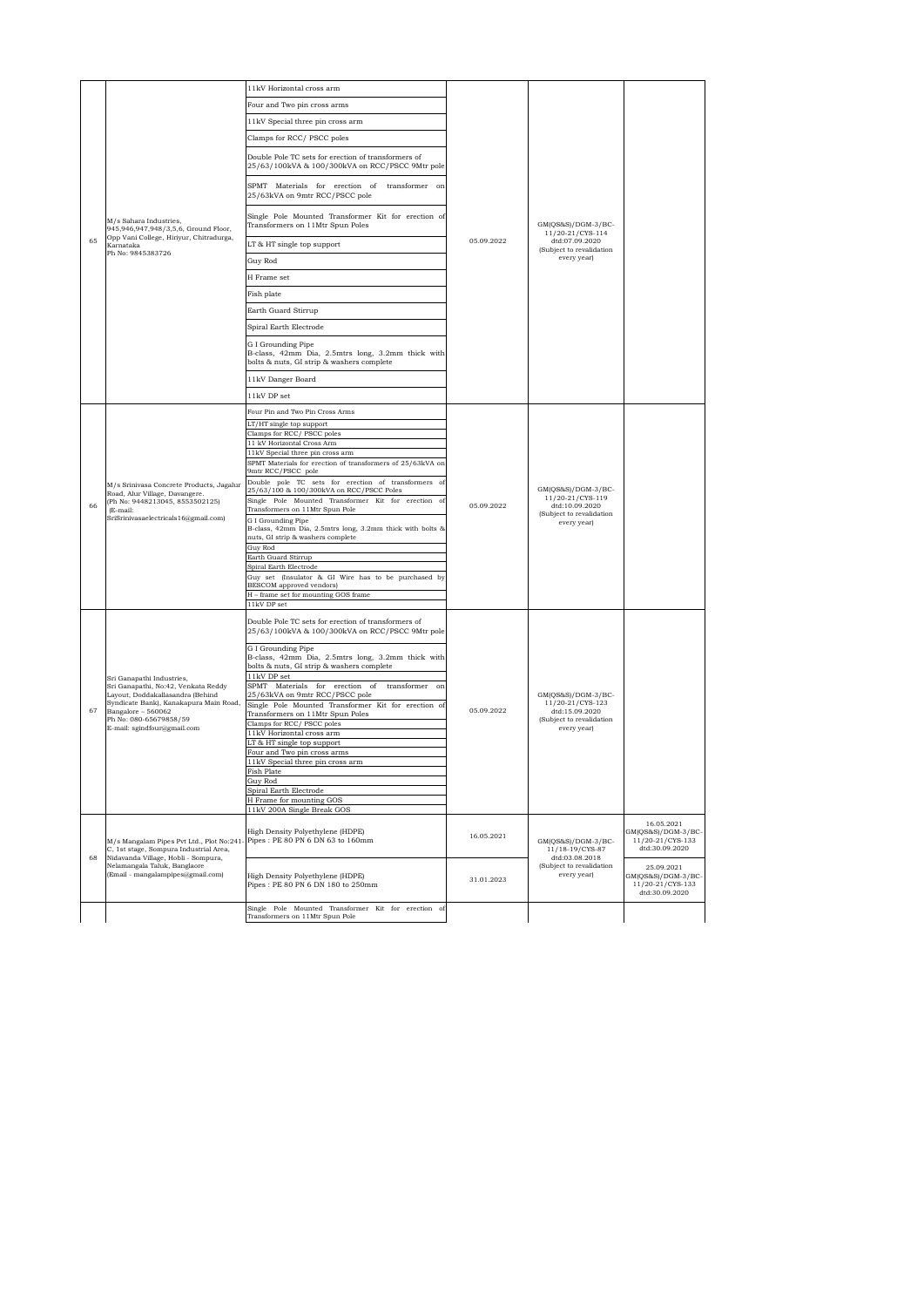| 69 | M/s Gautamesh Industries, 8B, 3rd<br>Cross, Magadi Main Raod, Manjunatha<br>Industrial Area, Mahadeshwaranagar,<br>Bangalore-560 091 (Ph No: 080-<br>23486963) | SPMT Materials for erection of transformers of 25/63kVA on<br>9mtr RCC/PSCC pole<br>Double pole TC sets for erection of transformers of<br>25/63/100 & 100/300kVA on RCC/PSCC Poles<br>11kV DP set<br>11 kV Horizontal Cross Arm<br>4 Pin and 2 Pin Cross Arms<br>11 kV Horizontal Cross Arm<br>Clamps for RCC/ PSCC poles<br>Spiral Earth Electrode<br>LT/HT single top support<br>11kV Special 3 pin cross arm<br>Earth Guard Stirrup<br>G I Grounding Pipe<br>B-class, 42mm Dia, 2.5mtrs long, 3.2mm thick with bolts &<br>nuts, GI strip & washers complete<br>Guy set (Insulator & GI Wire has to be purchased by<br>BESCOM approved vendors)<br>Strain Clamps for 70/90 kN Disc Insulator<br>PG clamps<br>11kV 200A Single Break GOS<br>11kV 400A Double Break GOS<br>11kV HG Fuse Unit<br>11kV Danger Board<br>Fish plate<br>Spacers for DTC Wiring<br>Copper Lugs | 13.10.2022 | $GM(QS&S)/DGM-3/BC-$<br>11/20-21/CYS-136 dtd:<br>13.10.2020<br>(Subject to revalidation<br>every year) |  |
|----|----------------------------------------------------------------------------------------------------------------------------------------------------------------|---------------------------------------------------------------------------------------------------------------------------------------------------------------------------------------------------------------------------------------------------------------------------------------------------------------------------------------------------------------------------------------------------------------------------------------------------------------------------------------------------------------------------------------------------------------------------------------------------------------------------------------------------------------------------------------------------------------------------------------------------------------------------------------------------------------------------------------------------------------------------|------------|--------------------------------------------------------------------------------------------------------|--|
| 70 | M/s R. G. Enterprises, No:146, 8th Main<br>Road, Krishnaiah Layout, Bangalore -<br>560061<br>(PH No: 9980387058)                                               | Earth Guard Stirrup<br>G I Grounding Pipe<br>B-class, 42mm Dia, 2.5mtrs long, 3.2mm thick with<br>bolts & nuts, GI strip & washers complete<br>Single Pole Mounted Transformer Kit for erection of<br>Transformers on 11Mtr Spun Pole<br>11kV DP set<br>Four Pin and Two Pin Cross Arms<br>Clamps for RCC/ PSCC poles<br>SPMT Materials for erection of transformers of<br>25/63kVA on 9mtr RCC/PSCC pole<br>Double pole TC sets for erection of transformers of<br>25/63/100 & 100/300kVA on RCC/PSCC Poles<br>11 kV Horizontal Cross Arm<br>LT/HT single top support<br>11kV Special 3 pin cross arm<br>PG clamps<br>11kV & 1.1kV GI Pins<br>Spiral Earth Electrode<br>Bolts & Nuts                                                                                                                                                                                     | 12.10.2022 | $GM(QS&S)/DGM-3/BC-$<br>11/20-21/CYS-137<br>dtd:14.10.2020<br>(Subject to revalidation<br>every year)  |  |
| 71 | M/s Electro Control Equipments,<br>#5Y, 16th Main Road, Yeddlurdinne, 3rd<br>block, Rajajinagar, Bangalore - 560010.<br>Ph No:9845872345                       | 11 kV Horizontal Cross Arm<br>LT/HT single top support<br>Four Pin and Two Pin Cross Arms<br>Clamps for PSCC poles<br>11kV Special 3 pin cross arm<br>11kV DP set<br>H-Frame set for mounting GOS<br>Guy rod, Guy clamp, Eye Bolt, Turn Buckle<br>SPMT Materials for erection of transformers of<br>25/63kVA on 9mtr PSCC pole<br>Double pole TC sets for erection of transformers of<br>25/63/100 & 100/300kVA on PSCC Poles<br>G I Grounding Pipe<br>B-class, 42mm Dia, 2.5mtrs long, 3.2mm thick with<br>bolts & nuts, GI strip & washers complete<br>Single Pole Mounted Transformer Kit for erection of<br>Transformers on 11Mtr Spun Pole<br>Spiral Earth Electrode                                                                                                                                                                                                 | 28.10.2022 | $GM(QS&S)/DGM-3/BC-$<br>11/20-21/CYS-147<br>dtd:28.10.2020<br>(Subject to revalidation<br>every year)  |  |